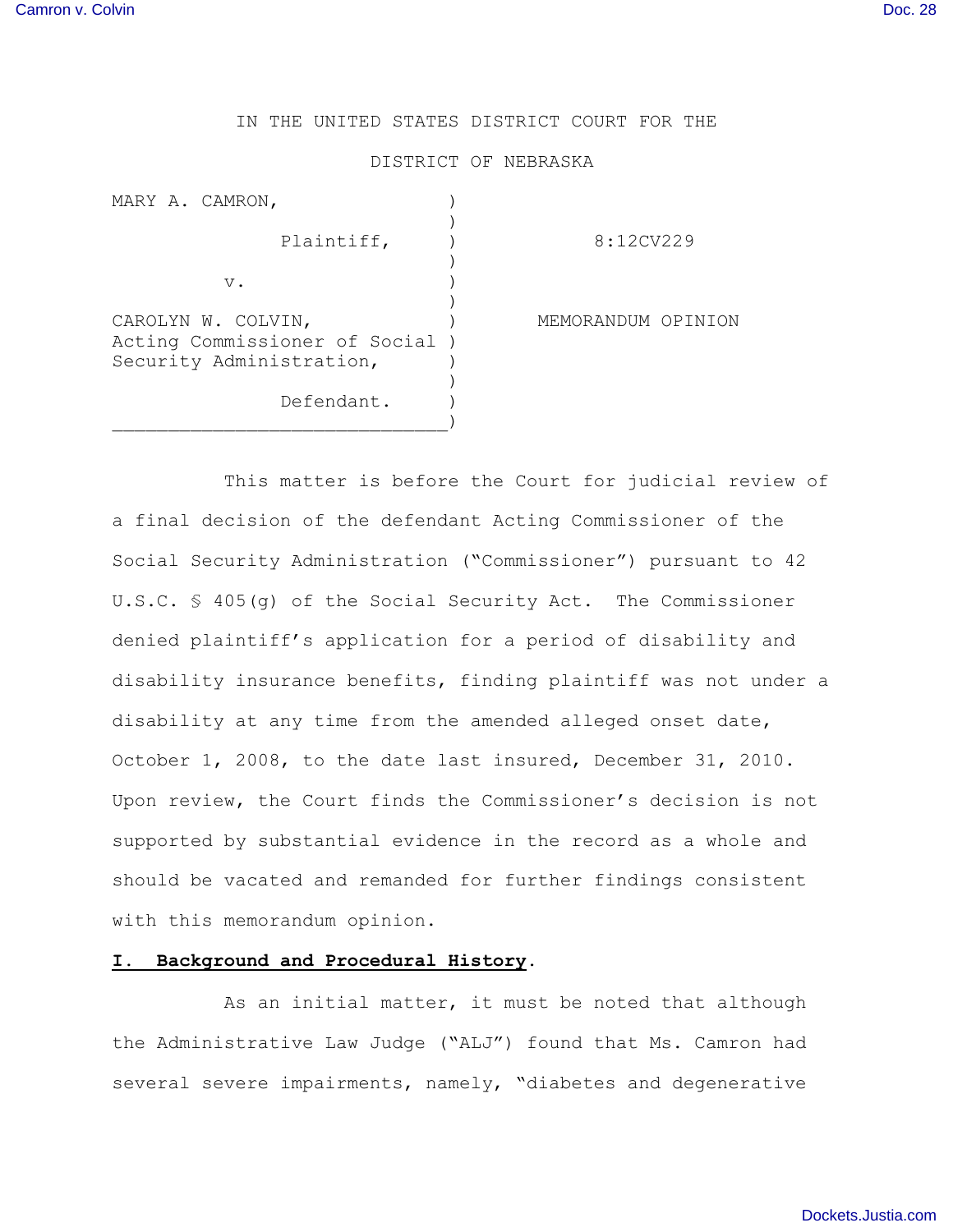disc disease. Mental – mood disorder, post-traumatic stress disorder, personality disorder not otherwise specified, and polysubstance dependence in partial remission" (Tr. 21), Ms. Camron is primarily challenging the Commissioner's determination that her mental disabilities do not render her disabled (Tr. 1033, 1040). The Court, likewise, will consider Ms. Camron's mental impairments. Because Ms. Camron has amended her alleged onset date to October 1, 2008 (Tr. 1032), the Court will focus its review on Ms. Camron's medical history and other pertinent facts relating to her alleged impairments from October 1, 2008, forward.

Ms. Camron was previously awarded disability benefits on May 1, 2001, but the award ceased in May 2004 due to medical improvement. Ms. Camron applied for this second round of disability benefits on October 27, 2004. In connection with her application, on March 11, 2005, Ms. Camron was evaluated by Linda Schmechel, Ph.D., a state agency reviewing provider, who completed a Psychiatric Review Technique (Tr. 404-417) based on the information then available in Ms. Camron's record, but not on an examination of Ms. Camron.<sup>1</sup> Dr. Schmechel based her medical disposition on the categories of affective disorders

<sup>&</sup>lt;sup>1</sup> Dr. Schmechel's evaluation occurred over three years prior to Ms. Camron's amended alleged onset date, October 1, 2008. Nevertheless, because the ALJ gave "substantial weight" to Dr. Schmechel's evaluation in the opinion under review, the Court will consider the evaluation as well.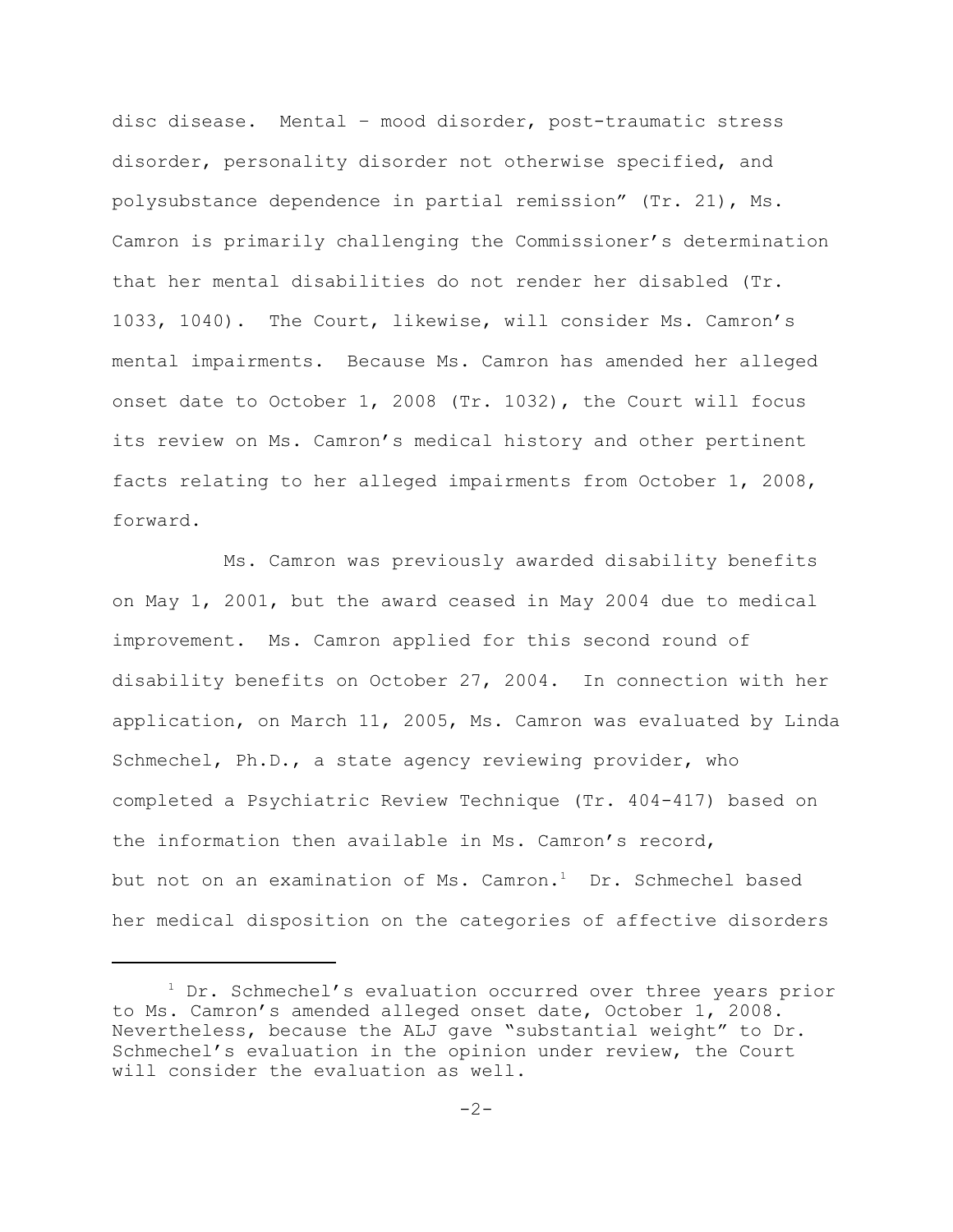("depression"), personality disorders ("borderline, histrionic"), and substance addiction disorders ("Abuse at present. Somewhat in Remission") (Tr. 404). Dr. Schmechel stated that Ms. Camron had no limitations regarding restrictions of daily living, and moderate limitations as to difficulties in maintaining social functioning and concentration, persistence, or pace (Tr. 414). Dr. Schmechel found that Ms. Camron had had one or two episodes of decompensation, each of extended duration (*Id.*).

On March 17, 2005, the Commissioner denied Ms. Camron's October 2004 claim initially (Tr. 65), and on June 10, 2005, the Commissioner denied the claim on reconsideration (Tr. 63). An ALJ held a hearing on Ms. Camron's application on January 25, 2007 (Tr. 1075-1148), and denied benefits on November 15, 2007 ("2007 ALJ Decision," Tr. 53-62).

Ms. Camron appealed the 2007 ALJ Decision to the Appeals Council. As part of her appeal, she included a psychological evaluation by Beverly Doyle, Ph.D., dated January 25, 2008, a little over eight months prior to the amended onset date ("2008 Doyle Report," Tr. 661-668). Dr. Doyle personally examined Ms. Camron. Dr. Doyle's DSM Multiaxial Classification included the following: Axis I - Major Depressive Disorder, recurrent, Generalized Anxiety Disorder, and Polysubstance

-3-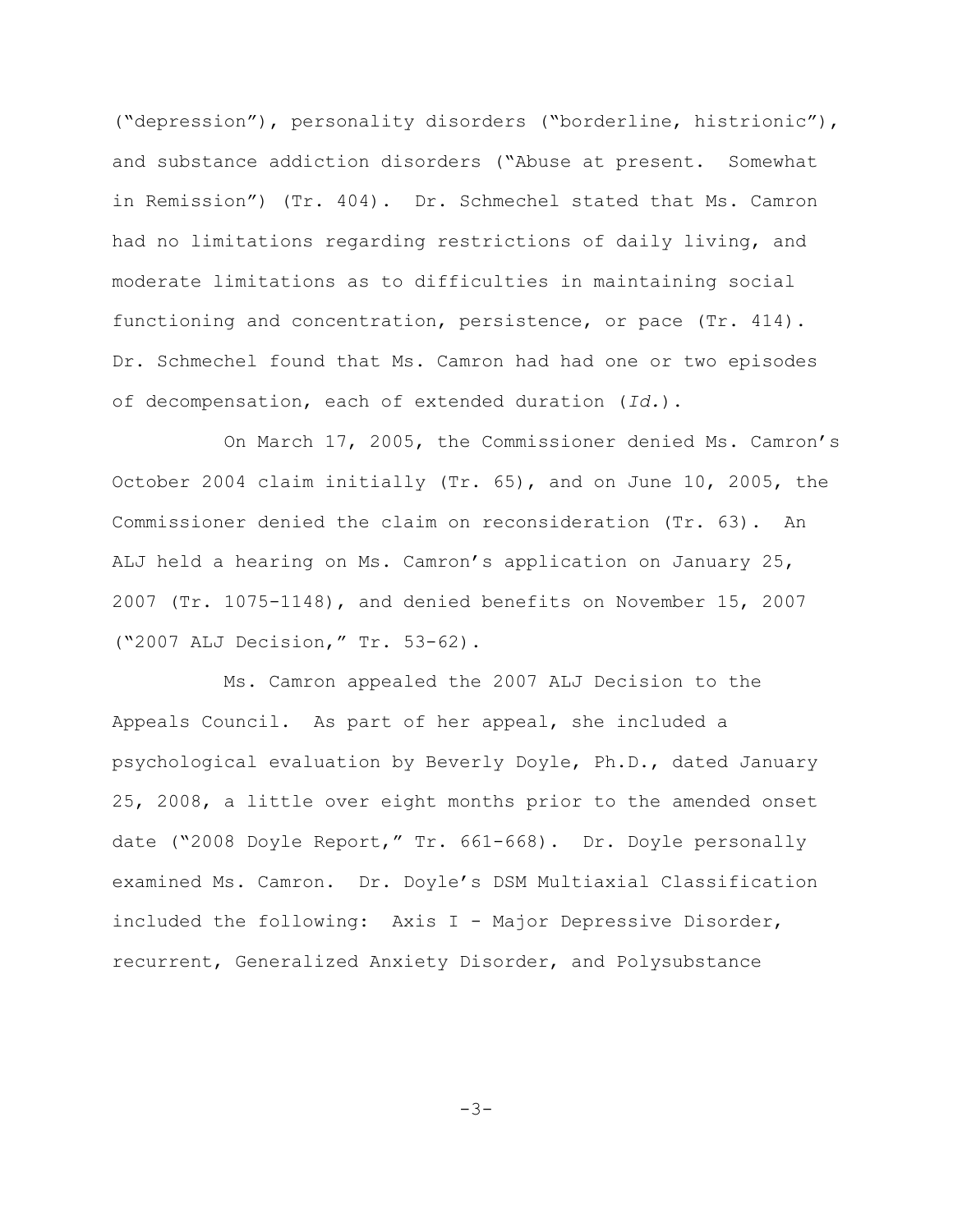dependence (by history); Axis II - Personality disorder with borderline features; Axis V - GAF  $45^2$  (Tr. 662).

Dr. Doyle stated that Ms. Camron had "extreme limitation" in the "ability to deal with work stress," defined as follows: "There is major limitation in this area. There is no useful ability to function in this area" (Tr. 663). Similarly, Dr. Doyle reported that Ms. Camron was extremely limited in "the ability to complete a normal workday and workweek without interruptions from psychologically based symptoms and to perform at a consistent pace without an unreasonable number and length of rest periods," and in "the ability to accept instructions and respond appropriately to criticism from supervisors or coworkers" (Tr. 664). Dr. Doyle stated that Ms. Camron was moderately limited in "the ability to perform activities within a schedule, maintain regular attendance, and be punctual within customary tolerances" (*Id.*).

On September 25, 2008, Ms. Camron was admitted to Lasting Hope Recovery Center, a psychiatric facility, on transfer from an emergency room, after cutting herself on the wrist (Tr.

<sup>&</sup>lt;sup>2</sup> "The GAF is a numeric scale ranging from zero to one hundred used to rate social, occupational and psychological functioning 'on a hypothetical continuum of mental health-illness.'"• *Pate-Fires v. Astrue*, 564 F.3d 935, 937 n.1 (8th Cir. 2009) (quoting *Diagnostic and Statistical Manual of Mental Disorders*, 32 (4th ed. Am. Psychiatric Ass'n 1994) (DSM  $IV)$ ).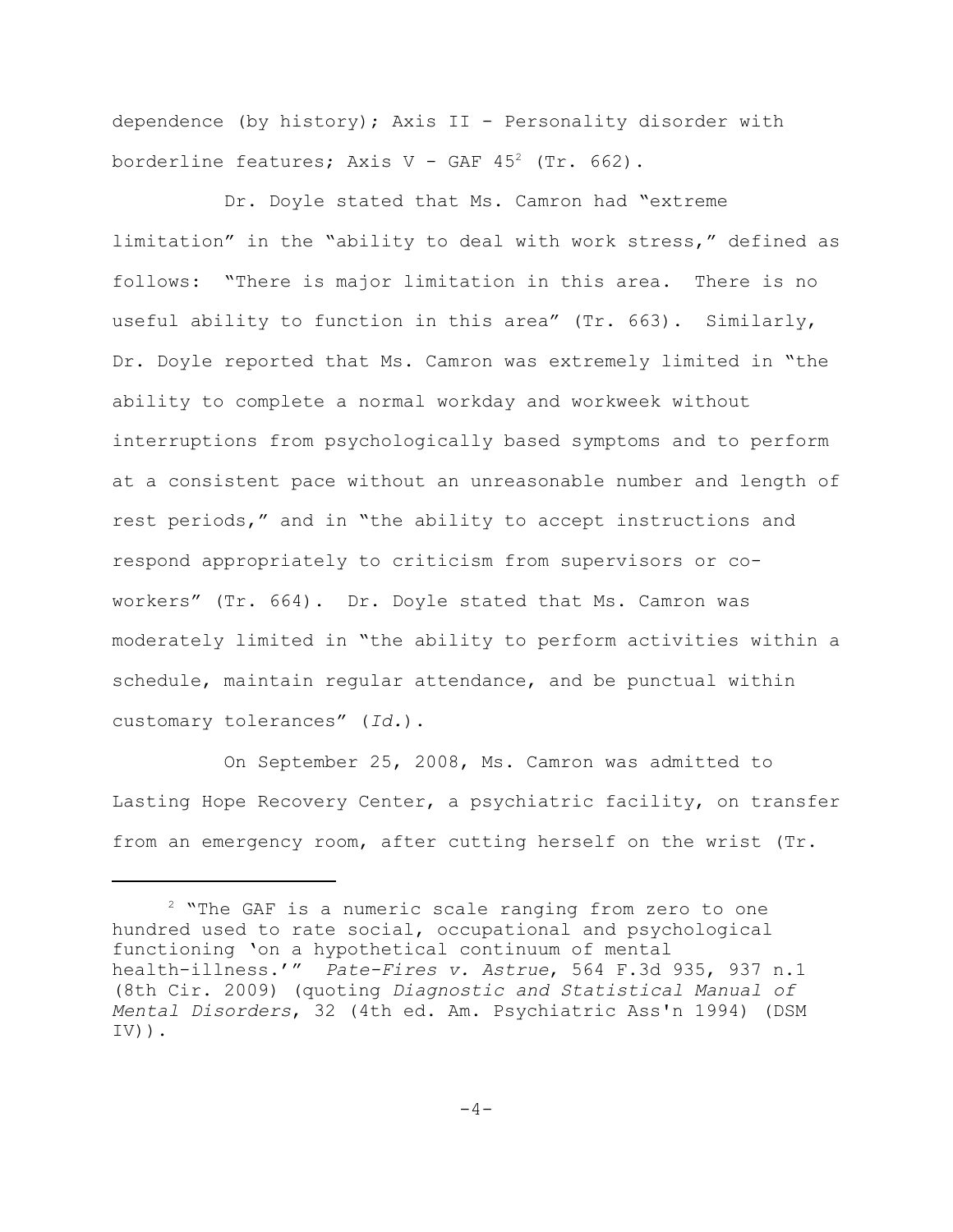955). Upon admission, psychiatrist Roger Pentzien, MD, noted that Ms. Camron had a laceration "with 13 stitches [in the] left wrist" (Tr. 958). Dr. Pentzien listed Ms. Camron's diagnoses upon admission as follows: Axis I - Mood disorder, marijuana abuse versus alcohol abuse depression; Axis II - deferred; Axis V - GAF 20 (*Id.*). Upon discharge five days later, Dr. Pentzien listed Ms. Camron's diagnoses as follows: Axis I - Mood disorder, not otherwise specified, Polysubstance abuse (cannabis and alcohol); Axis II - Deferred; Axis V - GAF 55 (Tr. 949). Dr. Pentzien stated that the prognosis was fair (Tr. 952).

Following her stay at Lasting Hope, Ms. Camron received treatment on several occasions in late 2008 - 2009 from psychiatrist Rajeev Chaturvedi, MD, at Lutheran Family Services. At the initial evaluation on November 5, 2008, Dr. Chaturvedi listed Ms. Camron's diagnoses as follows: Axis I - Bipolar I Disorder with psychotic features; Axis II - Deferred; Axis V - GAF 40 (Tr. 1022). Dr. Chaturvedi prescribed several medications for Ms. Camron and recommended follow up in four weeks (*Id.*).

In the next office visit note, dated January 6, 2008 [sic; apparently 2009], Dr. Chaturvedi states that Ms. Camron "was clearly overwhelmed. Her speech was pressured. Mood anxious, depressed. Affect was liable. Thought process was marked with flight of ideas" (Tr. 1023). Dr. Chaturvedi noted Ms. Camron's "severe financial problems" in obtaining her

 $-5-$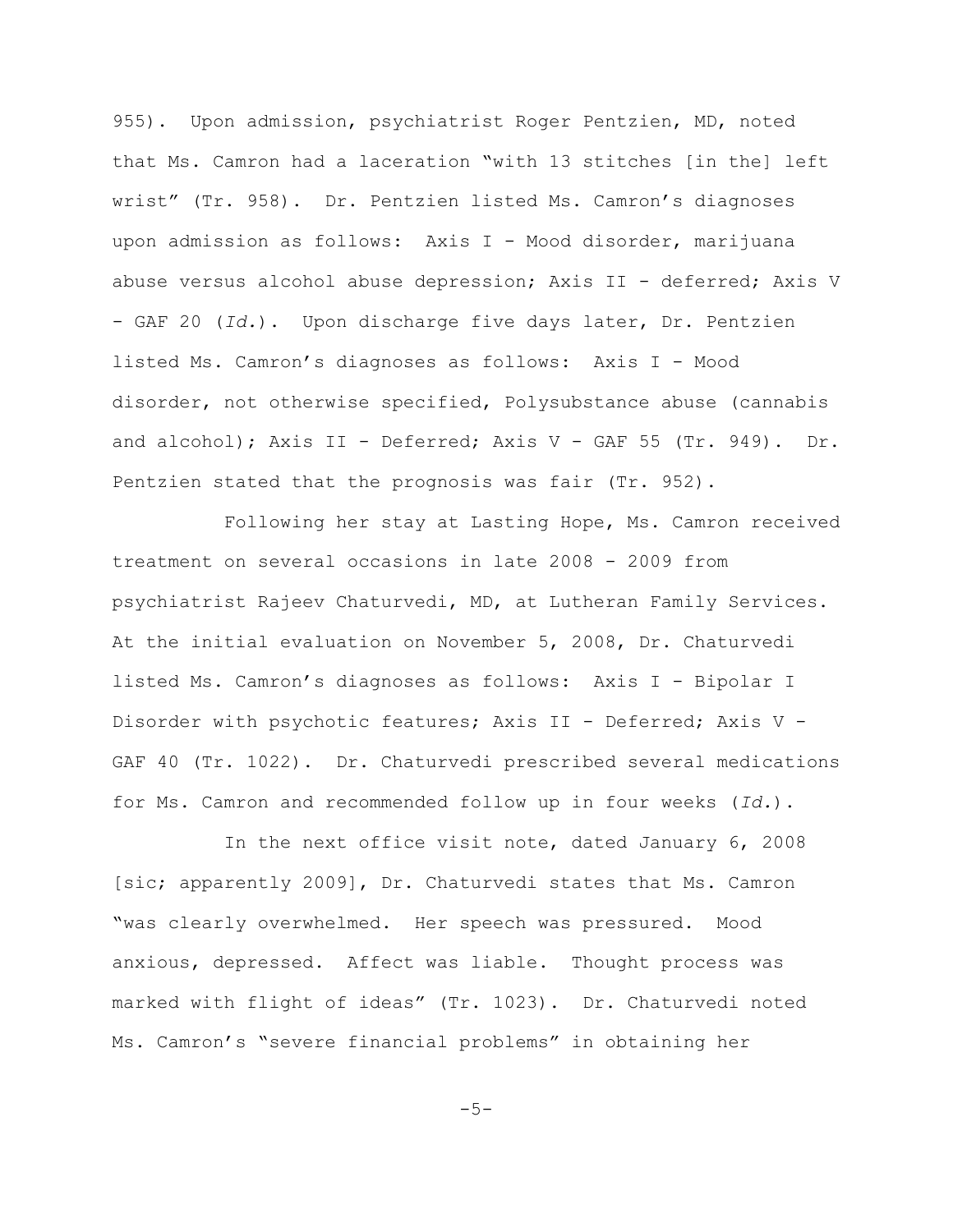medications (*Id.*). Dr. Chaturvedi listed Ms. Camron's diagnoses as follows: Axis I - Bipolar I Disorder with psychotic features; Axis II - Deferred; Axis V - GAF 40 (Tr. 1024).

On March 11, 2009, Dr. Chaturvedi again describes the financial difficulties Ms. Camron was experiencing in acquiring the medications that he had prescribed for her (Tr. 1019). Dr. Chaturvedi listed Ms. Camron's diagnoses as follows: Axis I - Bipolar I Disorder with psychotic features; Axis II - Deferred; Axis V - GAF 40 (Tr. 1019).

On May 13, 2009, Dr. Chaturvedi states that Ms. Camron "reports continuing having occasional auditory hallucinations command in nature but command does not involve instructions to hurt herself or others" (Tr. 1018). Dr. Chaturvedi listed Ms. Camron's diagnoses as follows: Axis I - Bipolar I Disorder with psychotic features; Axis II - Deferred; Axis V - GAF 40-45 (*Id.*).

On June 10, 2009, Dr. Chaturvedi states that Ms. Camron is "getting treatment for Bipolar Type I Disorder with psychotic features" (Tr. 1017). He states, "She continues to have auditory hallucinations of derogatory abusive language using voice calling her name" (*Id.*). "She also has significant paranoia and interprets regular behavior of other people with paranoid things as people are talking about her" (*Id.*).

On July 22, 2009, Dr. Chaturvedi states that Ms. Camron is "getting treatment for Bipolar Type I Disorder with psychotic

 $-6-$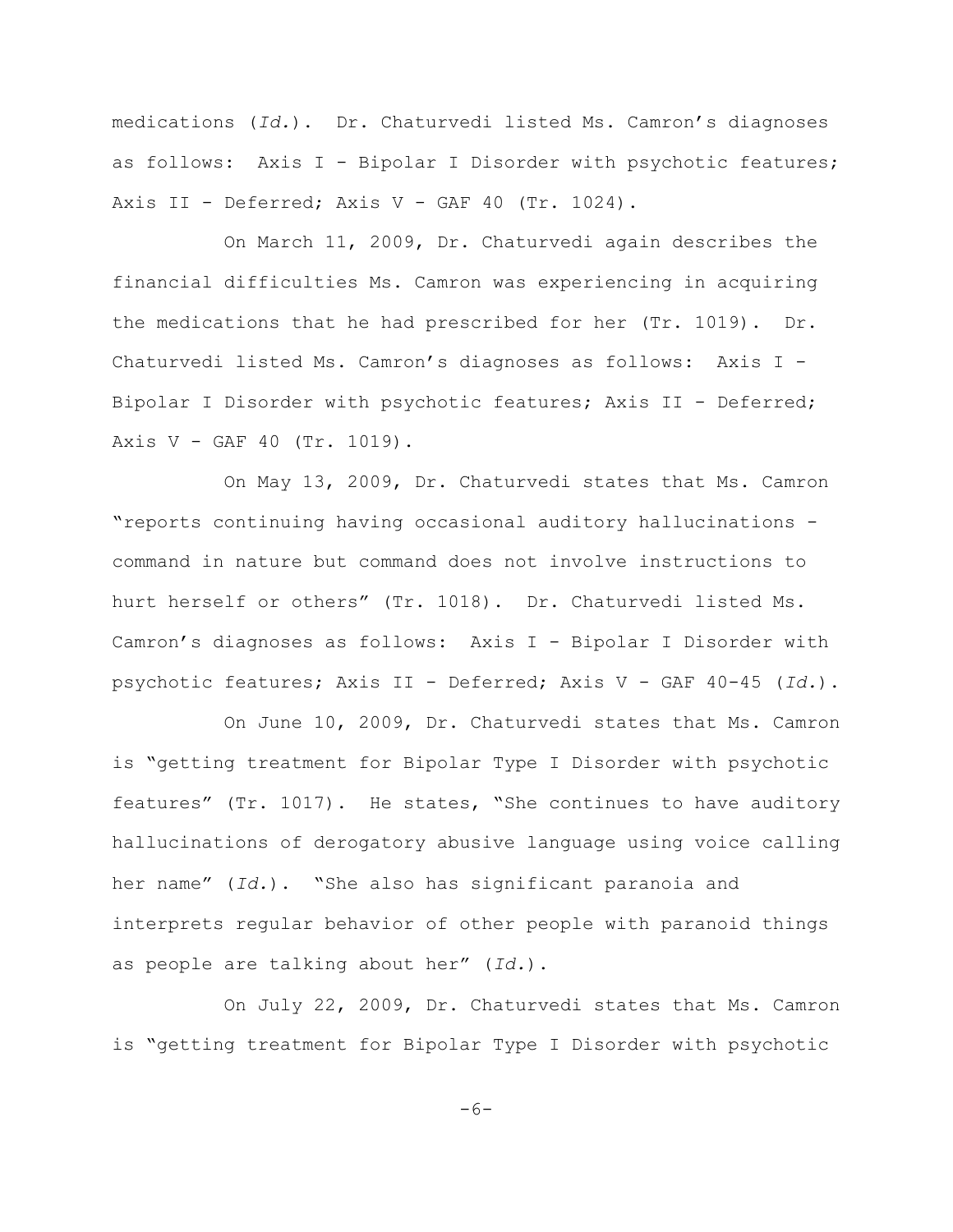features" (Tr. 1016). He states, "She has had auditory hallucinations in the past, cutting behavior, multiple suicide attempts and disassociated behavior. The patient reports that she has very little or no idea of the incidents such as cutting on hand or jumping out of the vehicle at 20-30 mph or falls that she has sustained injury from" (*Id.*). "She and her family, including her boyfriend, are concerned about these things and the risk of injury" (*Id.*).

The last office visit note is dated August 19, 2009, wherein Dr. Chaturvedi states that Ms. Camron is "getting treatment for Bipolar Type I Disorder with psychotic features" (Tr. 1015). He again describes some of Ms. Camron's financial difficulties in obtaining her medications (*Id.*). A Lutheran Family Services administrator later reported that Ms. Camron was later "discharged [from Lutheran Family Services treatment] due to no shows for appointments and non-payment for services" (Tr. 1014).

On June 23, 2010, the Appeals Council remanded the 2007 ALJ Decision (Tr. 29-33). As part of the remand process dictated by the Appeals Council, Ms. Camron was evaluated for both physical and psychological disability. On August 19, 2010, the physical examiner, Meryl Severson II, MD, diagnosed Ms. Camron with diabetes mellitus, stable degenerative disc disease, bipolar

-7-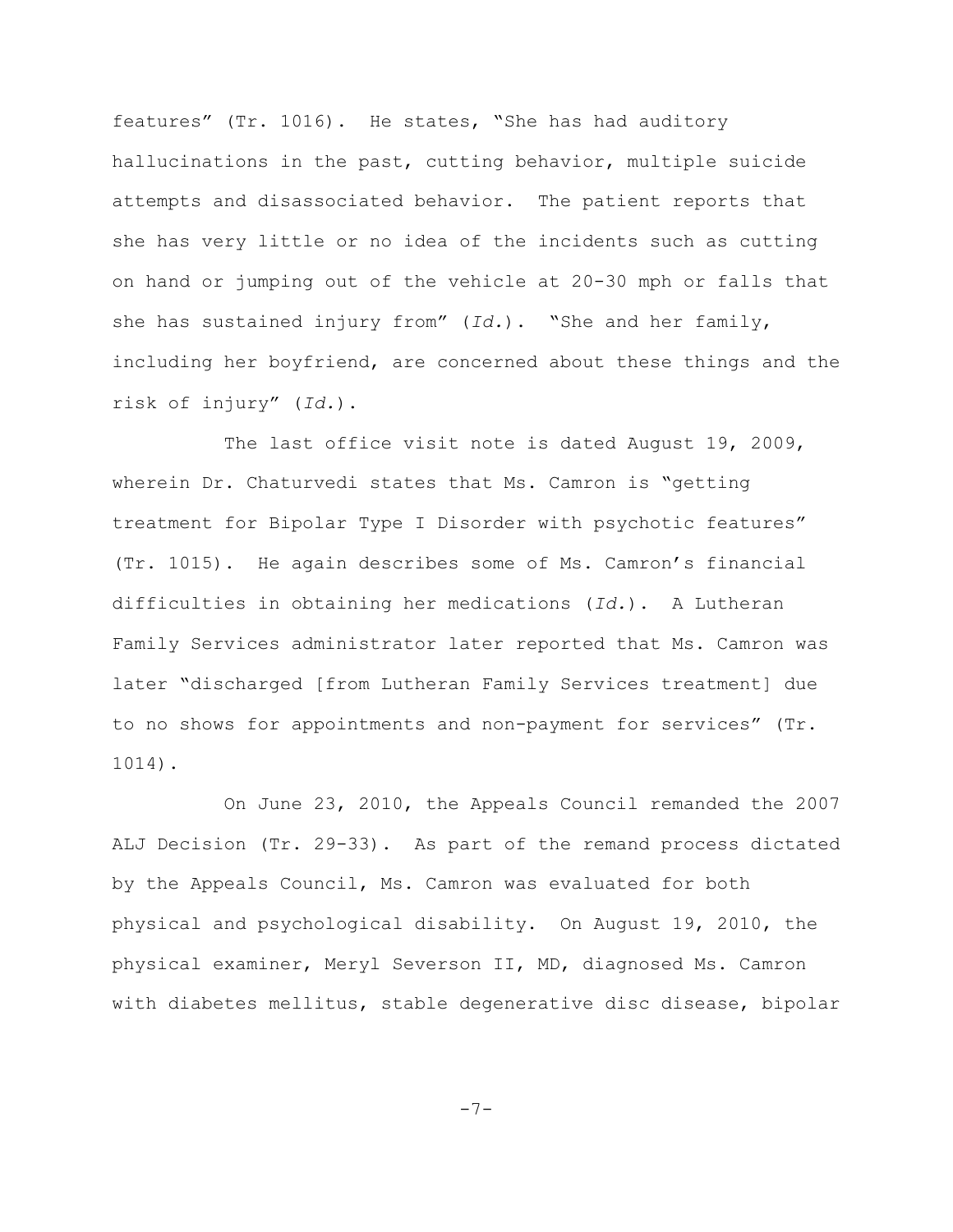personality disorder, history of drug and alcohol abuse, and other less significant problems (Tr. 671).

In a report dated August 22, 2010, the psychological examiner, Lindsey Hauser, Psy.D., stated that Ms. Camron reported that she was no longer taking her psychiatric medications due to financial problems (Tr. 680). Dr. Hauser stated, "Ms. Camron appears to suffer from moderate restriction in activities of daily living due to mood dysregulation and past traumas" (Tr. 681). "It appears that Ms. Camron's behavioral, emotional, and social functioning will deteriorate with distress and change in her environment as her history suggests past hospitalizations due to increased stressors" (*Id.*). "Ms. Camron's ability to carry out short and simple instructions under ordinary supervision appears to be below average given her observed poor memory" (*Id.*). "If Ms. Camron were to be awarded funds by the state, given her history of substance use, she ought to be granted a payee" (*Id.*).

Dr. Hauser noted that Ms. Camron had moderate limitations in the ability to make judgments on simple and complex work-related decisions and the ability to interact appropriately with supervisors and coworkers (Tr. 683). Otherwise, her limitations were noted as mild (*Id.*).

Dr. Hauser listed Ms. Camron's diagnoses as follows: Axis I - posttraumatic stress disorder, R/O mood disorder, NOS,

-8-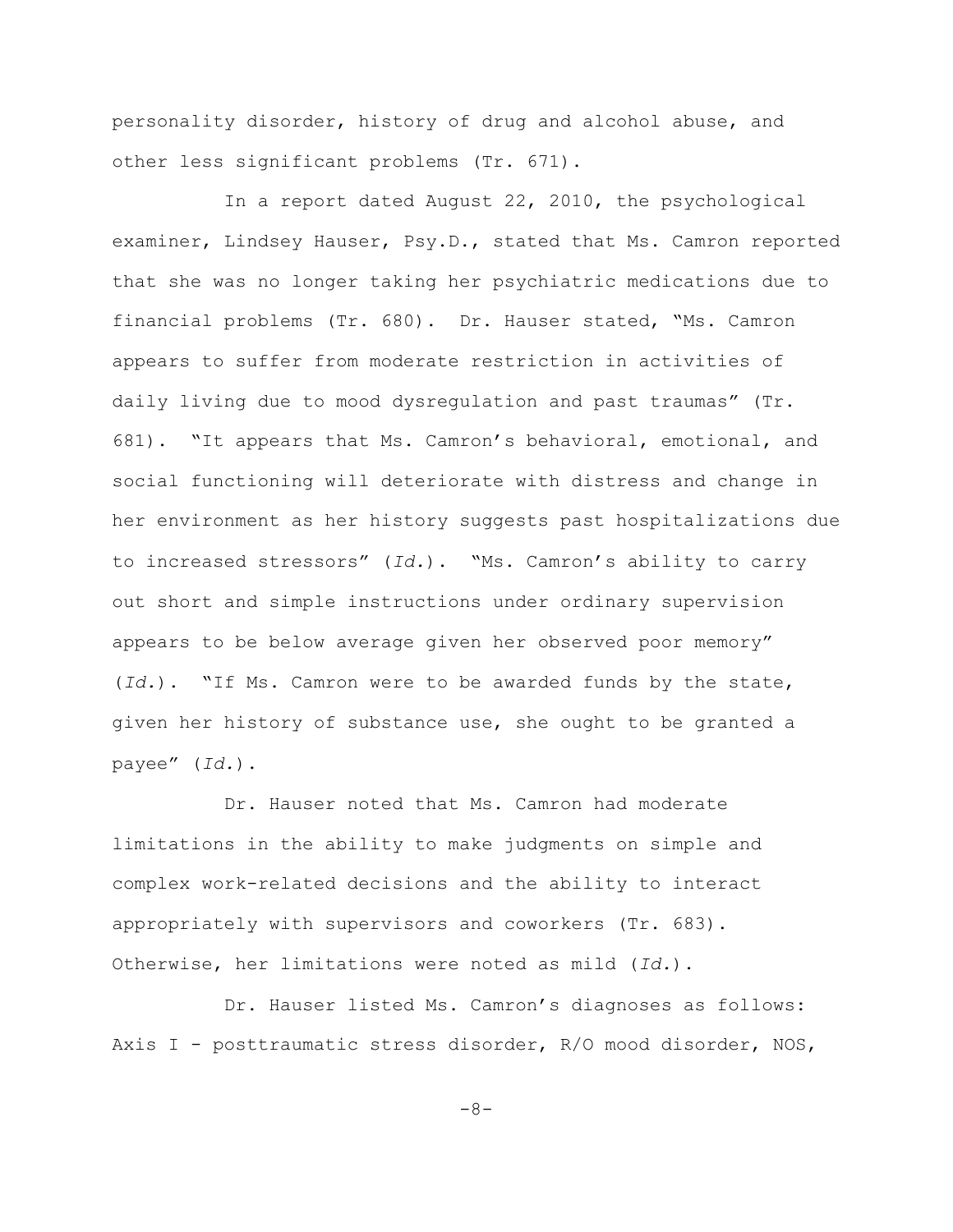alcohol, cannabis, and methamphetamine dependence in full remission (by report); Axis II - R/O borderline personality disorder; Axis V - GAF 60 (Tr. 681). Dr. Hauser stated, "The prognosis for Ms. Camron is fair with proper mental health services and medication compliance" (*Id.*).

Ms. Camron was seen on three occasions in October and November 2010 for therapy at Heartland Counseling Services (Tr. 993-1008). On the first occasion, October 20, 2010, the precipitating problem was listed as "Mood swings - bi-polar" and the precipitating event was listed as "Does not have meds" (Tr.  $1001$ ).<sup>3</sup> In the interpretive summary, the practitioner stated, "Mary reports she needs her medication to prevent relapse as she tends to self-medicate w/alcohol & illegal drugs" (Tr. 1007). "Mary is supportive of a referral to community support, as she is in need of assistance with transportation, housing, med management, and med assistance. Mary reports she feels she is losing hope and feels her symptoms worsening" (*Id.*). The practitioner recommended outpatient mental health care, community support services (crisis), a psychiatric referral, and a voc/rehab agency (Tr. 1008). The practitioner listed Ms. Camron's diagnoses as follows: Axis I - Bipolar + most recent

<sup>&</sup>lt;sup>3</sup> Two mental health practitioners signed the interview report, but neither signature is legible.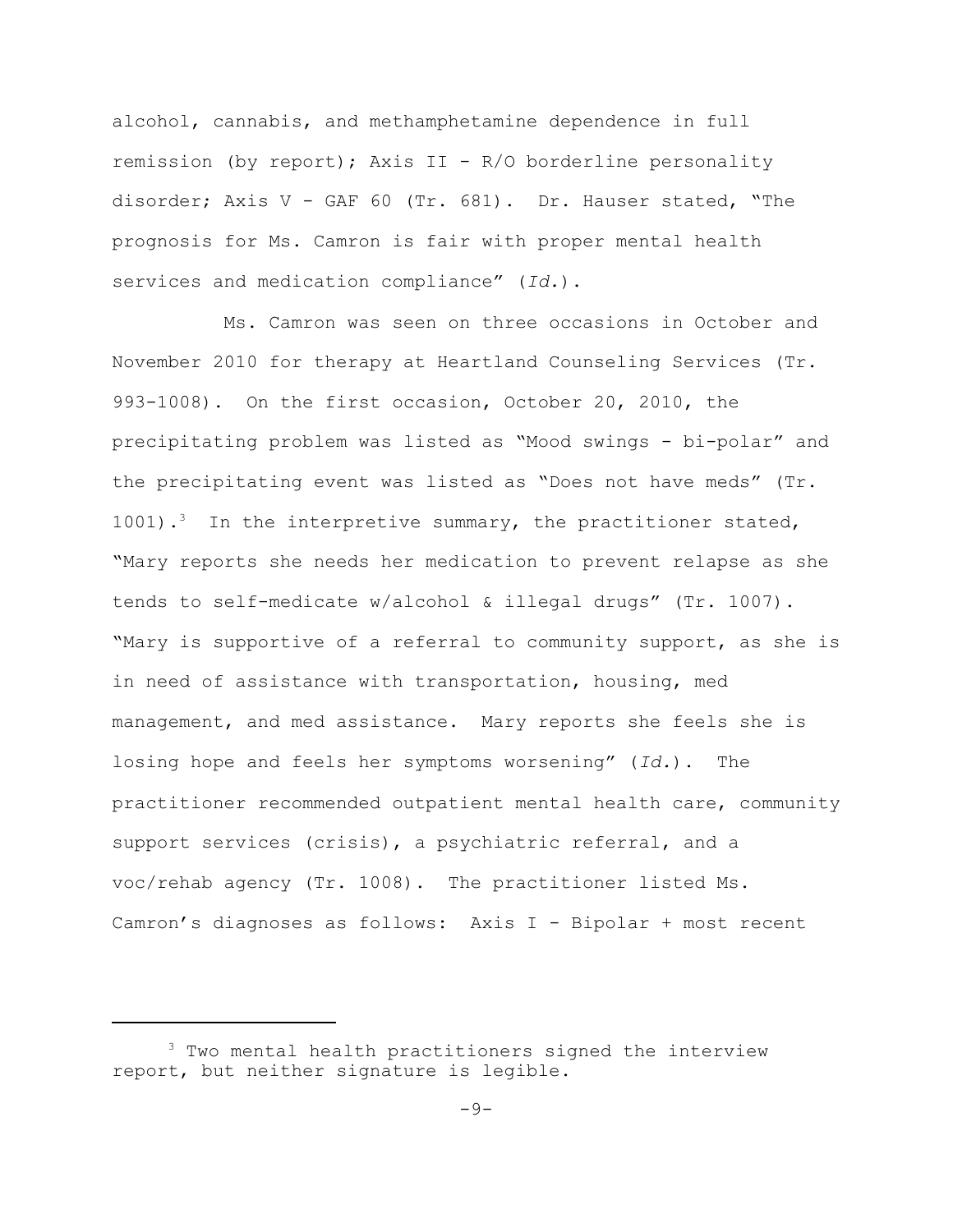depression, severe with psychotic features; Axis II - Deferred; Axis V - GAF 30 (*Id.*).

On October 28, 2010, Ms. Camron was seen again at Heartland Counseling Services for therapy. The progress note states, "Mary discussed & processed the symptoms of bipolar and her need for medication. Mary appears insightful as she identifies her need for meds and need for housing to reduce chaos" (Tr. 998). Finally, after a visit on November 17, 2010, the treatment plan stated that Ms. Camron's presenting problem was "Hearing voices - medications someone to talk to, figure things out, anger, frustration, mood swing, social skills, crying" (Tr. 994). Referrals for additional services included psychiatric, community support, and voc/rehab (Tr. 995).

On November 19, 2010, just a few weeks before the remand hearing, Ms. Camron was again evaluated by Beverly Doyle, Ph.D. ("2010 Doyle Report," Tr. 982-991). Dr. Doyle personally examined Ms. Camron. Dr. Doyle's DSM Multiaxial Classification this time included the following: Axis I - post traumatic stress disorder, cannabis and alcohol abuse in early full remission, polysubstance dependence in full remission, major depressive disorder, recurrent, severe with psychotic features; Axis II personality disorder with borderline features; Axis V - GAF 55 (Tr. 984).

 $-10-$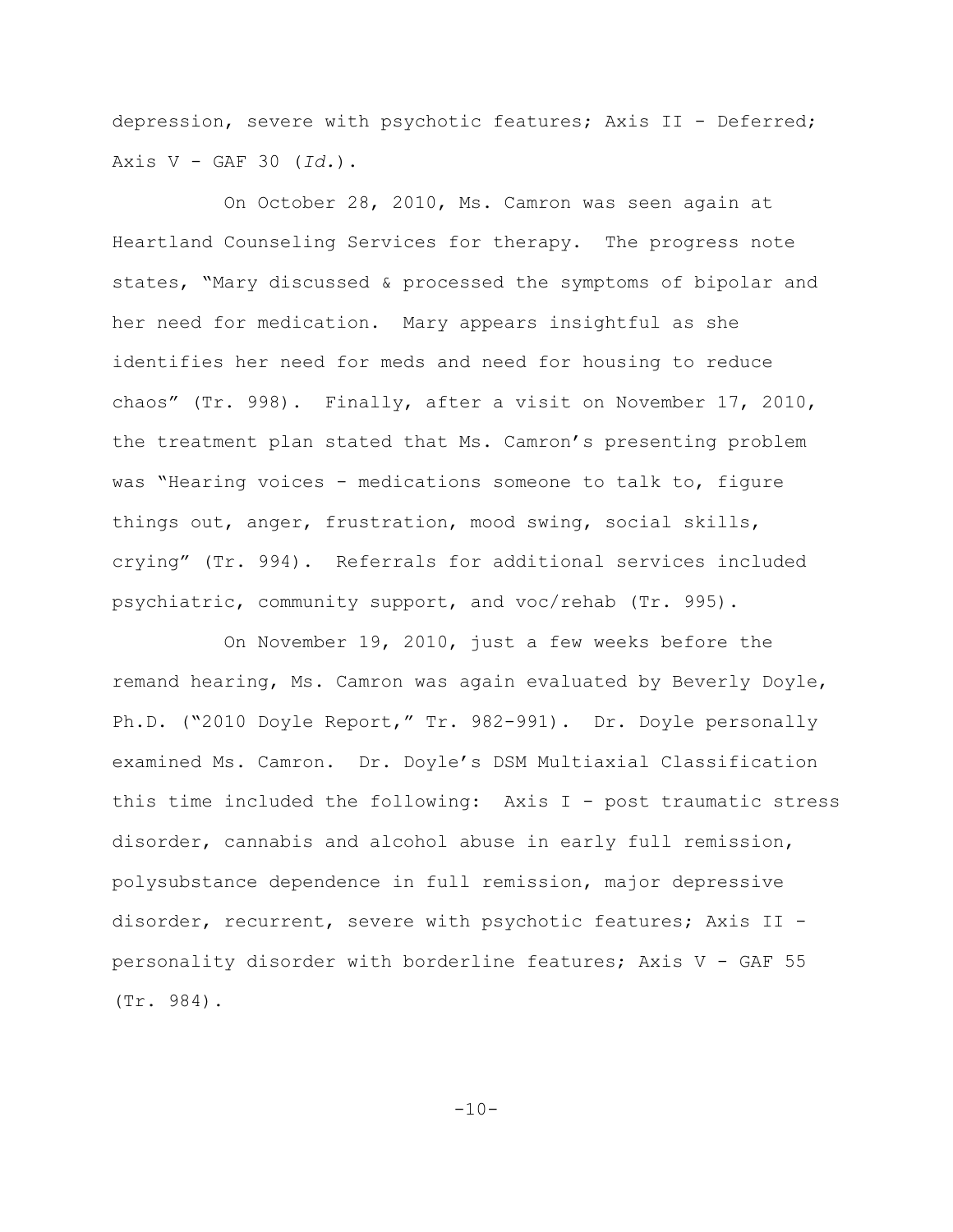Again, Dr. Doyle stated that Ms. Camron had "extreme limitation," defined as "There is major limitation in this area. There is no useful ability to function in this area" in the "ability to deal with work stress" (Tr. 989). Similarly, Dr. Doyle reported that Ms. Camron was extremely limited in "the ability to complete a normal workday and workweek without interruptions from psychologically based symptoms and to perform at a consistent pace without an unreasonable number and length of rest periods" and "the ability to get along with co-workers or peers without distracting them or exhibiting behavioral extremes" (Tr. 990, 991). Dr. Doyle stated that Ms. Camron was markedly limited in "the ability to accept instructions and respond appropriately to criticism from supervisors or co-workers," "the ability to perform activities within a schedule, maintain regular attendance, and be punctual within customary tolerances," and "the ability to interact appropriately with the general public" (Tr. 990, 991). Dr. Doyle indicated that Ms. Camron has "marked difficulties in maintaining concentration, persistence, or pace resulting in failure to complete tasks in a timely manner (in work setting or elsewhere)" (Tr. 991).

A different ALJ held the remand hearing on Ms. Camron's application on November 29, 2010 (Tr. 1025-1074). At the hearing, Ms. Camron amended her onset date for her alleged onset of disability to October 1, 2008 (Tr. 1032).

-11-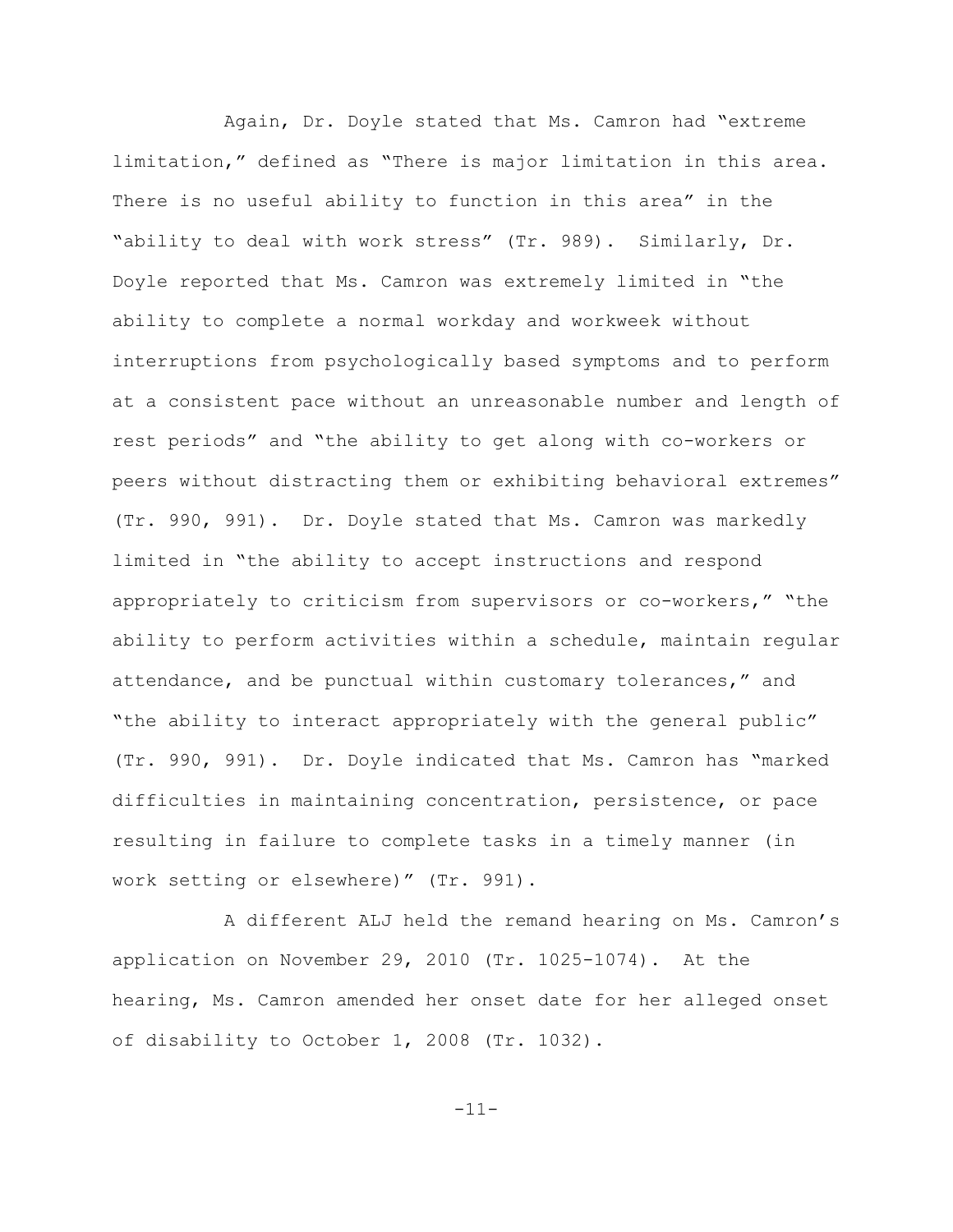Ms. Camron was born on March 19, 1971. At the time of the 2010 ALJ remand hearing, she was separated from her husband (Tr. 1035). Her three children were ages twenty-two, twenty, and eighteen in 2010 (Tr. 1036). Ms. Camron did not raise the children; the two oldest were raised by their father (not Ms. Camron's husband), and the youngest was in the care of Ms. Camron's sister at the time of the hearing because Ms. Camron had been determined to be mentally unstable (*Id.*).

Ms. Camron dropped out of high school but eventually earned her GED as an adult (Tr. 1035). Ms. Camron testified that she has never held a steady job; the longest she had held a job was about six months (Tr. 1037). She has worked as a cook, a bartender, and a "CAN" [sic - likely CNA] (nursing) (Tr. 1037-38, 1042). Ms. Camron testified that she has been hospitalized several times for suicide attempts (Tr. 1038-41). Although Ms. Camron has had problems with drugs and alcohol in the past, she testified that she had not been using drugs and alcohol since the amended alleged onset date, October 1, 2008 (Tr. 1041).

Ms. Camron did work briefly after the alleged onset date in 2009, at the Scoreboard Restaurant, but she testified that she was fired "because I was throwing things around the kitchen. I don't remember throwing nothing around the kitchen but that's what Diana told me I did and she don't work there anymore" (Tr. 1042). The Chairman of the Board of the Scoreboard

-12-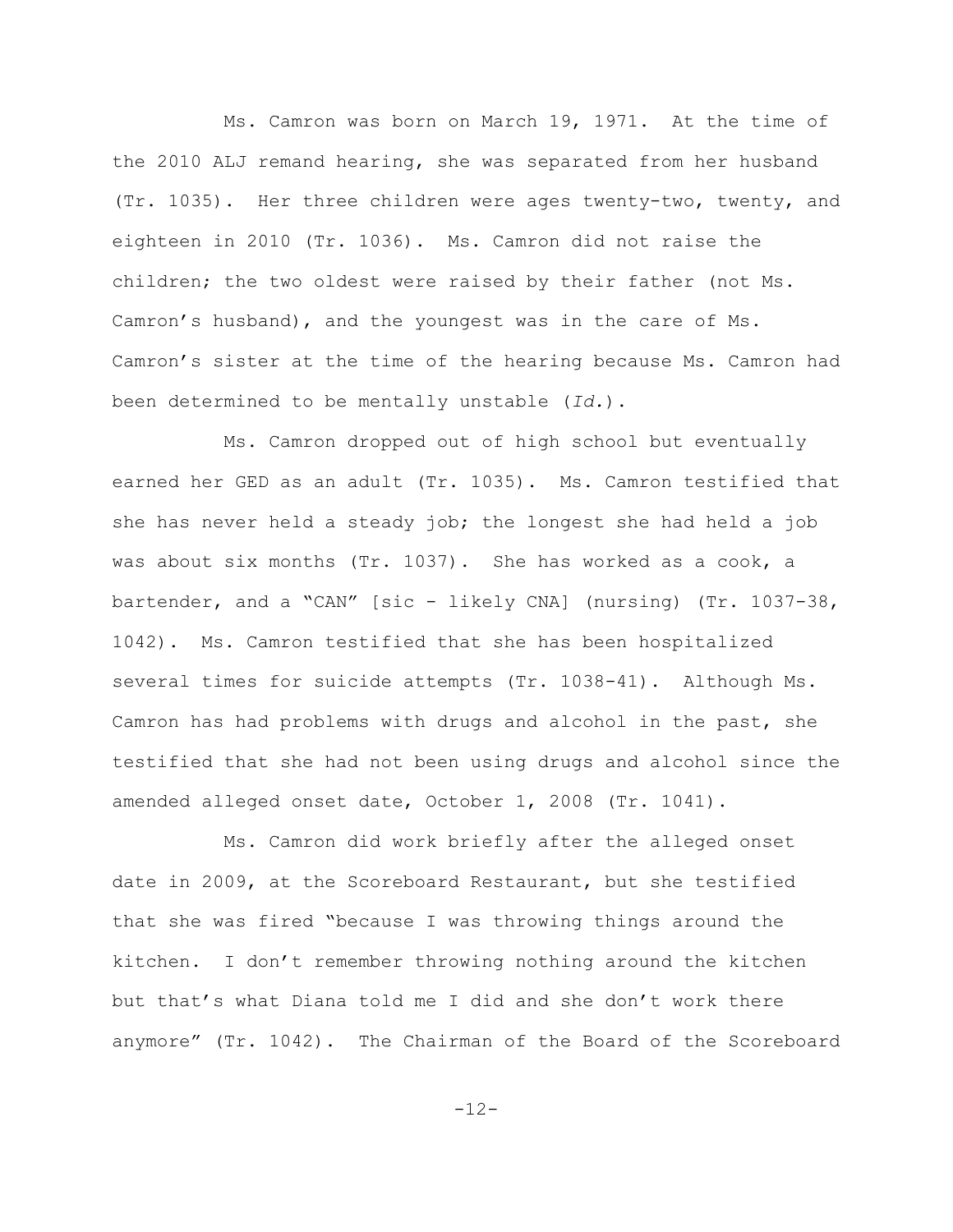Restaurant, Homer Uehling, signed a work performance assessment, stating that neither of Ms. Camron's supervisors, including Diana, still work there, and that he was satisfied with Ms. Camron's work and would rehire her (Tr. 283-87). Yet Ms. Camron testified that she "hardly ever seen" Mr. Uehling and that he only came in when something needed to be fixed (Tr. 1042, 1049). After that, she "started cooking for Pheasant Bonanza" but "couldn't handle the stress and they were expecting way too much from one person" (Tr. 1043).

Ms. Camron lives with her brother and other relatives, thirteen people, "all bipolar" (Tr. 1045). Her only benefit is food stamps (Tr. 1042). She occupies herself all day by mostly staying in her room but sees her boyfriend in a mental institution once a week (Tr. 1045). She helps a bit with the housework (*Id.*). Ms. Camron testified that when she takes her psychiatric medications, "I was on meds for awhile and I was still going through the same thing I'm going through" (Tr. 1072).

Also testifying at the 2010 remand hearing was Dr. Thomas England, a medical expert. Dr. England performed a review of Ms. Camron's record as provided to him by the Commissioner; he had "not had any contact with" Ms. Camron and was testifying from a remote location (Tr. 1054, 1028). Dr. England testified that he had reviewed the record up through Exhibit 35F, which included the records from Ms. Camron's Lasting Hope admission in September

-13-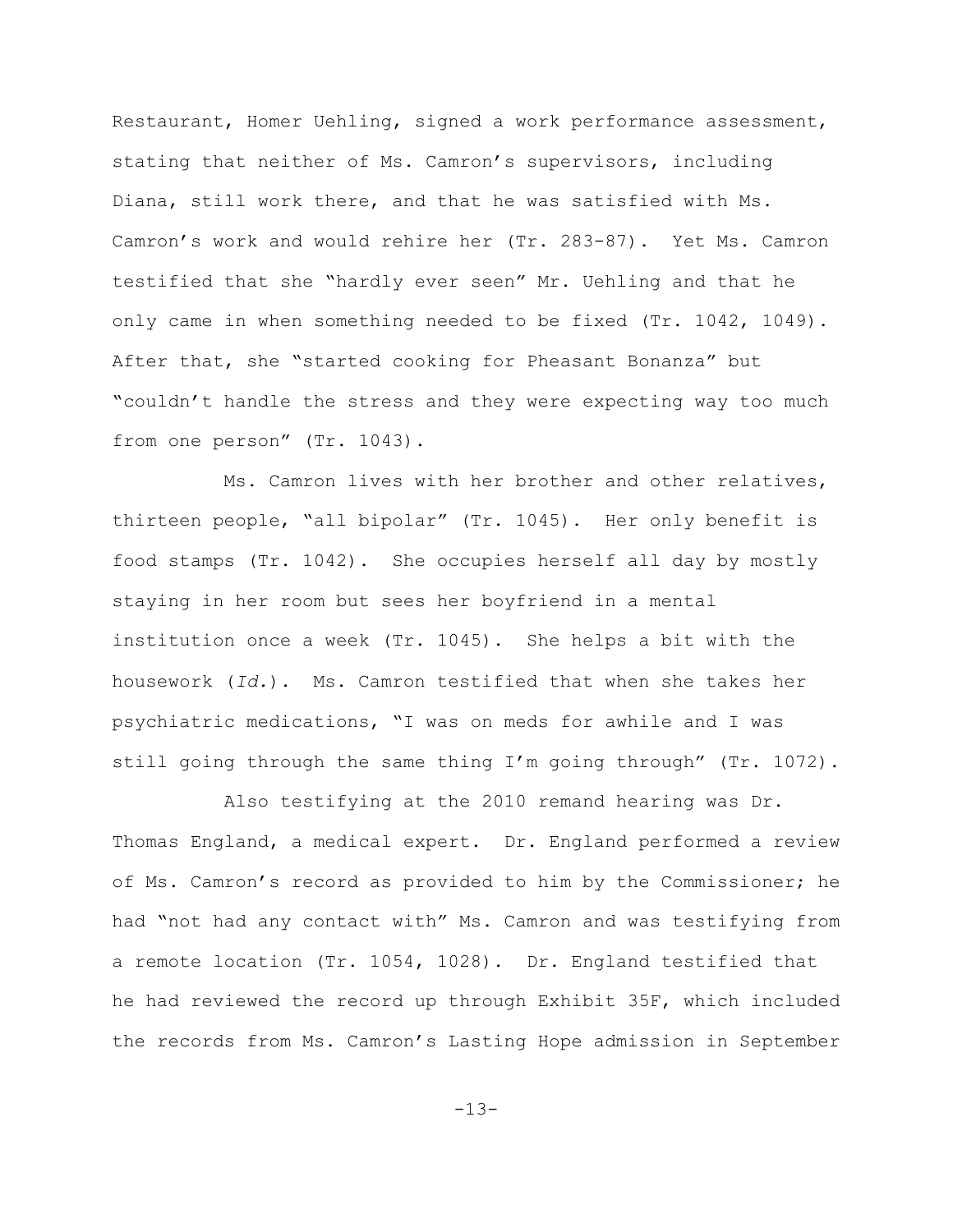2008 (Tr. 2051). Thus Dr. England had not reviewed the 2008-2009 records from Lutheran Family Services (Dr. Chaturvedi, Exhibit 37F) or the 2010 records from Heartland Counseling Services (Exhibit 36F), because these records were received by the ALJ on December 21, 2010, after the hearing (Tr. 1009, 995). Consequently, Dr. England testified that "the first difficulty I would have is that she from [October] of '08 to the present, of course I don't have any mental health treatment notes other than the two CE's in the record, so other than those I don't have much information to go on formally" (Tr. 1052). Dr. England repeated this opinion later in his testimony: "Well of course since then [October 2008] we've only had two as CE's, two episodes or instances of mental health contact" (Tr. 1063).

Nevertheless, Dr. England gave his opinion in a narrative fashion: "With respect to diagnosis I would say that the record certainly historically reflects a diagnosis in several categories, I would consider 12.04 affective disorder (Tr. 1052). "And if we look . . . 12.08 personality disorder which I think is probably primary and 12.09 substance abuse disorders" (Tr. 1053). "With respect to the 12.04 condition, the record reports really has [sic] not indicated a bipolar mood disorder with any degree of regularity" (*Id.*). "I suspect based on the overall record that the mood disorder is likely the diagnosis" (*Id.*).

-14-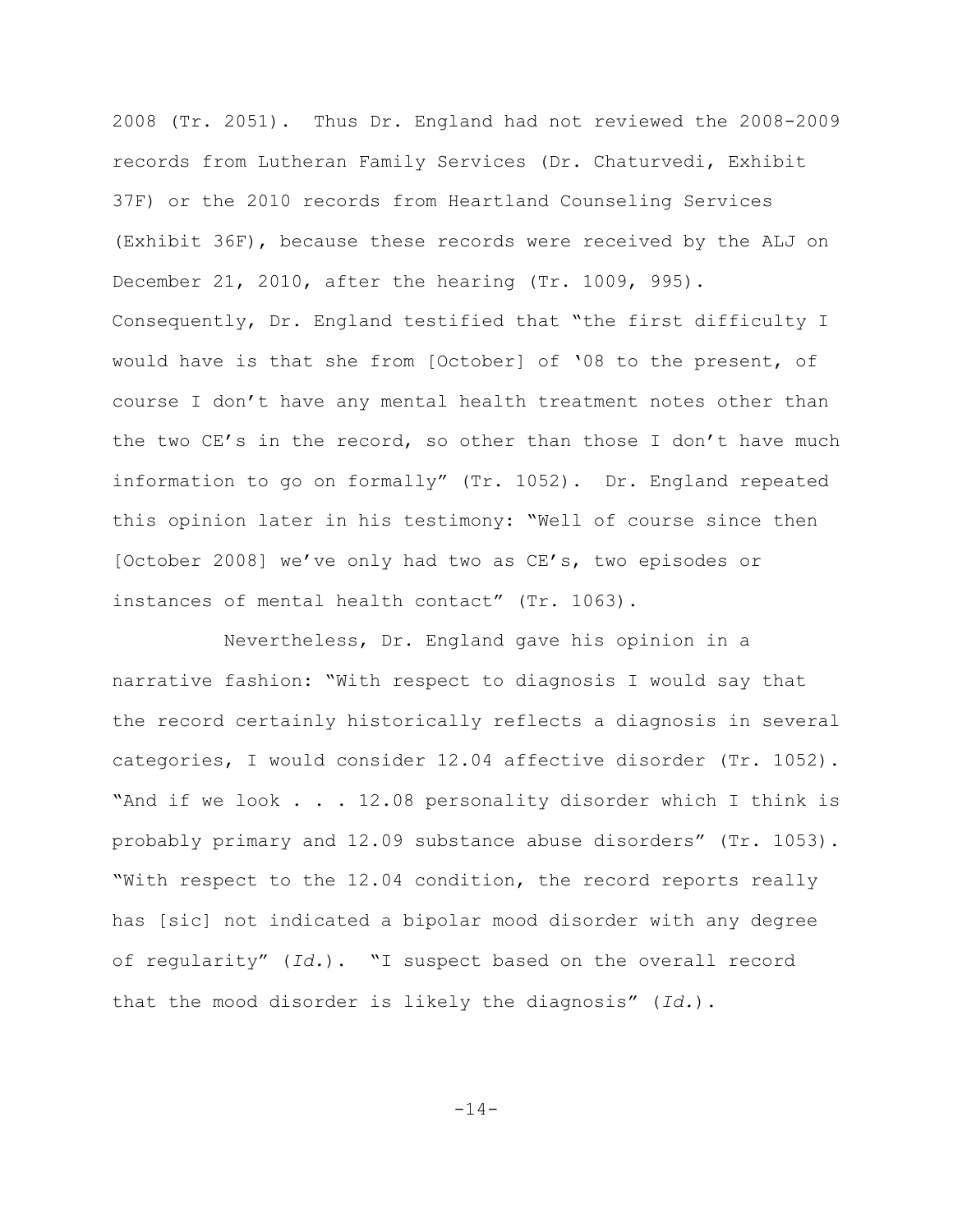As to Ms. Camron's limitations, Dr. England stated, "I would say activities of daily living appear to be generally mildly impaired certainly historically, more so of course with substance use" (Tr. 1056-57). "Social functioning I would say appears to be moderately impaired, again, more so with substance use it would appear" (Tr. 1057). Dr. England testified that none of the criteria showed marked limitations "if she's in treatment and not using" (*Id.*). Dr. England stated he would not give great weight to the extreme limitations noted by Dr. Doyle because in his opinion, Ms. Camron's functioning was higher when in treatment and abstinent, and the extreme limitations were inconsistent with Dr. Doyle's 2010 GAF of 55 (Tr. 1058). Dr. England said he would disregard Dr. Doyle's extreme limitations "without any other information" (*Id.*). Dr. England stated that there had been "some" low GAF scores but "I don't know if I would say multiple" (Tr. 1059). Dr. England testified that Ms. Camron could "definitely" handle unskilled work with limited social interaction when in treatment (*Id.*).

Next, a vocational expert testified at the hearing. The ALJ posed a hypothetical for a person with a few enumerated physical limitations and

> then from a mental standpoint please consider only unskilled work, . . . work that is routine and repetitive, does not require extended concentration or attention; doesn't require dealing

> > $-15-$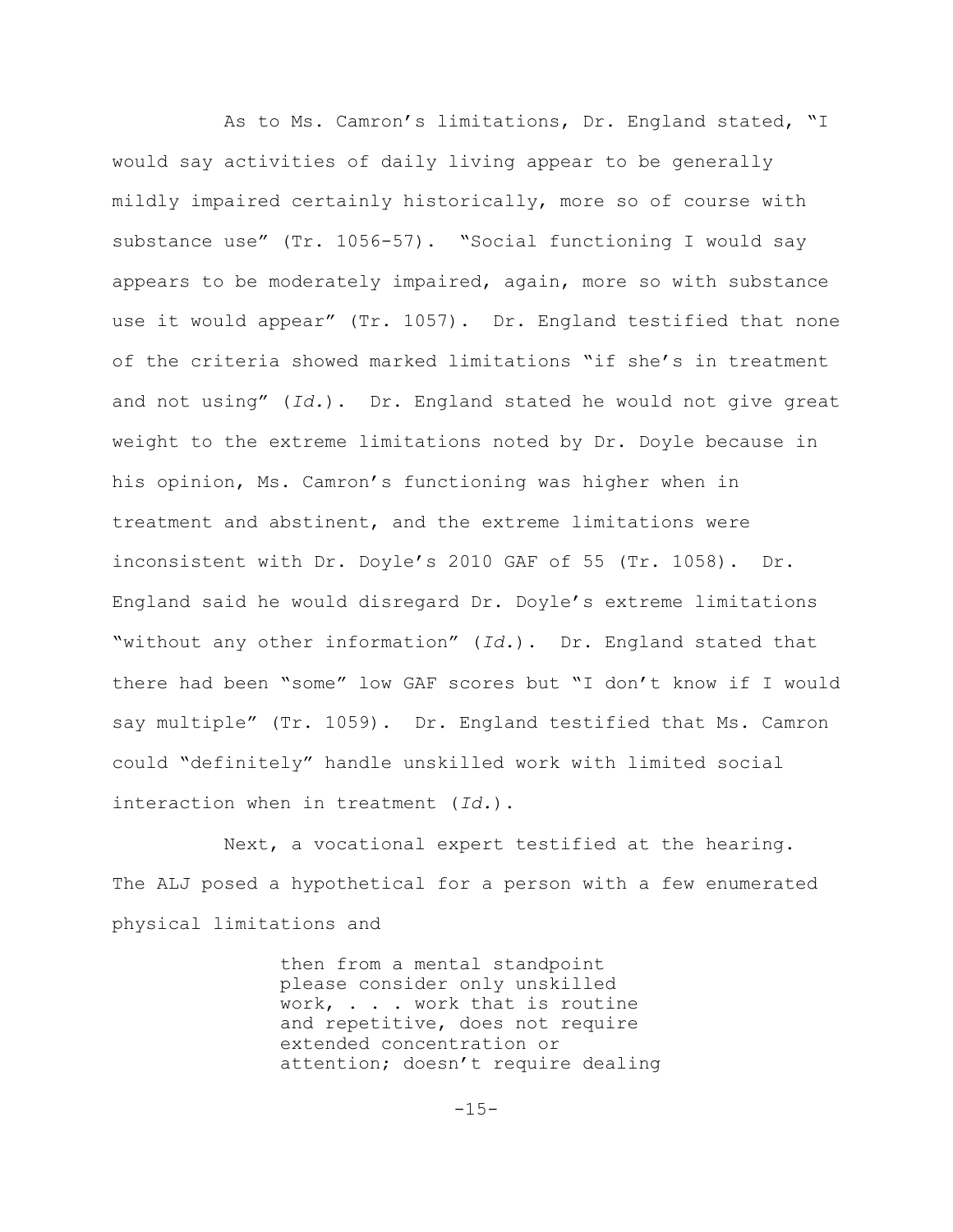with job changes or setting goals. And social interaction is no more than occasional, it can be brief or superficial, up to occasional with co-workers, supervisors, and general public

(Tr. 1066). The vocational expert identified thousands of such jobs "in the four state region" (Tr. 1067), as well as thousands of such jobs with a sedentary physical limitation (Tr. 1068).

Ms. Camron's representative also posed two

hypotheticals to the vocational expert. The first was to

assume for the non-exertional limitation the claimant has a marked limitation which is defined as a serious limitation in this area. There is a substantial loss in the ability to effectively function. Assume that that limitation is markedly limited in the ability to deal with work stress, which includes the normal pace of work expected by employers with deadlines, quotas, and so forth. The person has a marked limitation in the ability to handle work stresses described . . .

(Tr. 1069). The vocational expert stated that these limitations "would eliminate all occupations" (*Id.*). Next, the representative asked the vocational expert to assume

> there's a marked limitation in the ability to complete a normal work day and a work week without interruptions from psychologically based symptoms and to perform at a consistent pace without an unreasonable number and length of rest periods. Would that affect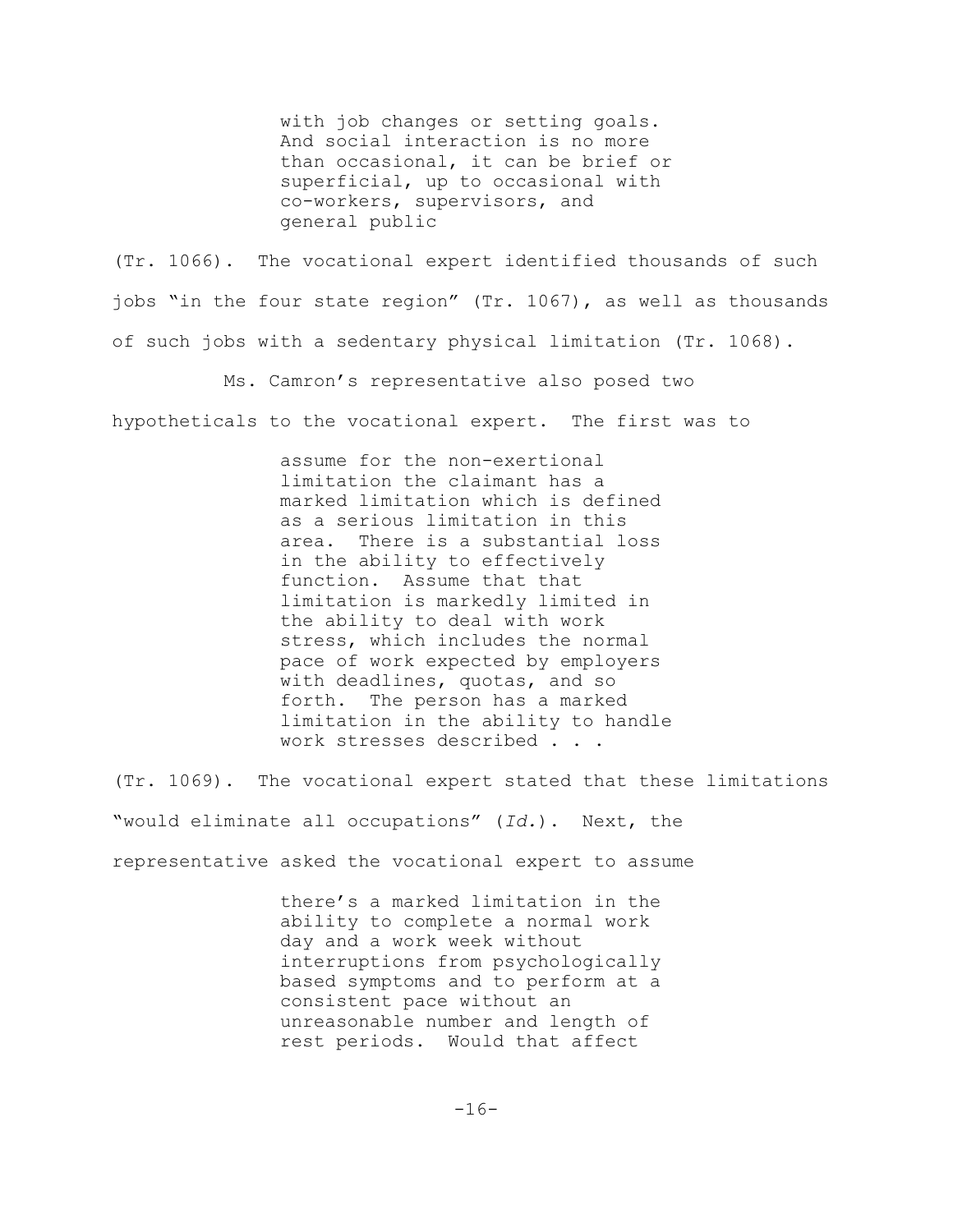her ability to do past work or other work?

(Tr. 1070). The vocational expert answered, "Yes" (*Id.*).

On February 9, 2011, the second ALJ also issued an unfavorable opinion affirming the denial of Ms. Camron's disability claims ("2011 ALJ Decision," Tr. 18-28). The ALJ evaluated Ms. Camron's claim under the Commissioner's five-step sequential process. *See* 20 C.F.R. § 404.1520(a). At step one, the ALJ found that Ms. Camron had not engaged in substantial gainful activity from her amended alleged onset date, October 1, 2008, through her date last insured, December 31, 2010 (Tr. 20).

At step two, the ALJ found that Ms. Camron's impairments, diabetes, degenerative disc disease, mood disorder, post-traumatic stress disorder, personality disorder not otherwise specified, and polysubstance dependence in partial remission, were severe (Tr. 21). The ALJ also noted, "the claimant testified she is alleging disability primarily due to her mental impairments, which are listed above as severe impairments" (*Id.*).

At step three, the ALJ found that Ms. Camron's impairments, singly or in combination, did not meet one of the listed impairments found in 20 C.F.R. Part 404, Subpart P, Appendix 1 (*Id.*).

Next, the ALJ determined that Ms. Camron had a residual functional capacity

-17-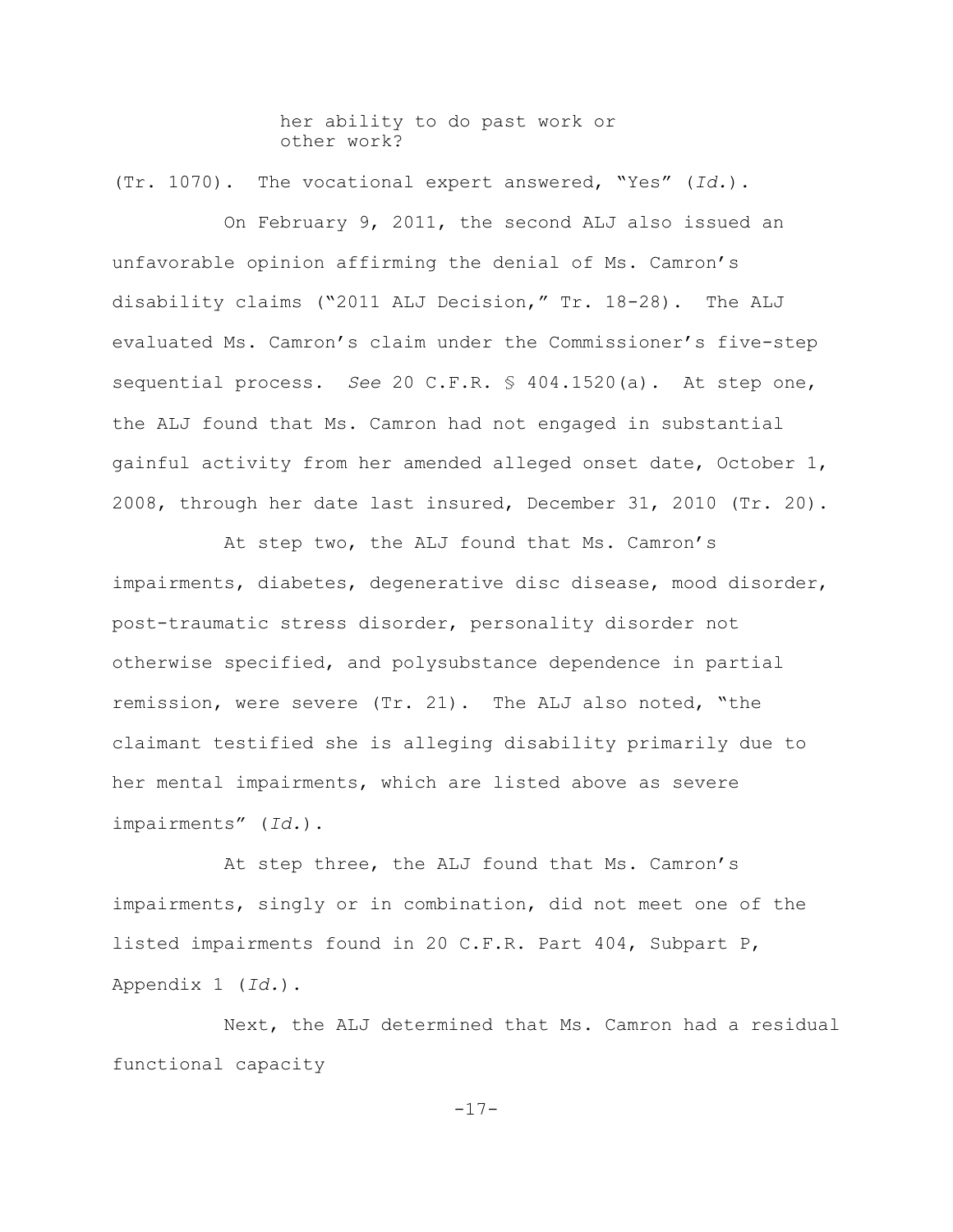to lift and carry 20 pounds occasionally and 10 pounds frequently; stand, sit, or walk for 6 hours in an 8-hour day; and occasionally climb, balance, stoop, kneel, crouch, and crawl. She needed to avoid concentrated exposure to vibrations and hazards. Due to her mental impairments, the claimant was limited to unskilled work that is routine, repetitive, and does not require extended concentration or attention, dealing with job changes, or setting goals and involves social interaction that can be brief or superficial but no more than occasional with co-workers, supervisors, and the general public.

(Tr. 22-23). While the ALJ found that Ms. Camron's "medically determinable impairments could reasonably be expected to cause the alleged symptoms," the ALJ found that Ms. Camron's "statements concerning the intensity, persistence, and limiting effects of these symptoms are not credible to the extent they are inconsistent with the above residual functional capacity assessment" (Tr. 23-24).

The ALJ then summarized the various medical reports in the record, including several from before the amended alleged onset date, and also including those from Dr. Chaturvedi and Heartland Counseling Services that had not been available to Dr. England at the hearing. In particular, the ALJ stated that the 2008 and 2010 Doyle Reports, including the opinion that "the claimant's mental impairments caused moderate, marked, and

-18-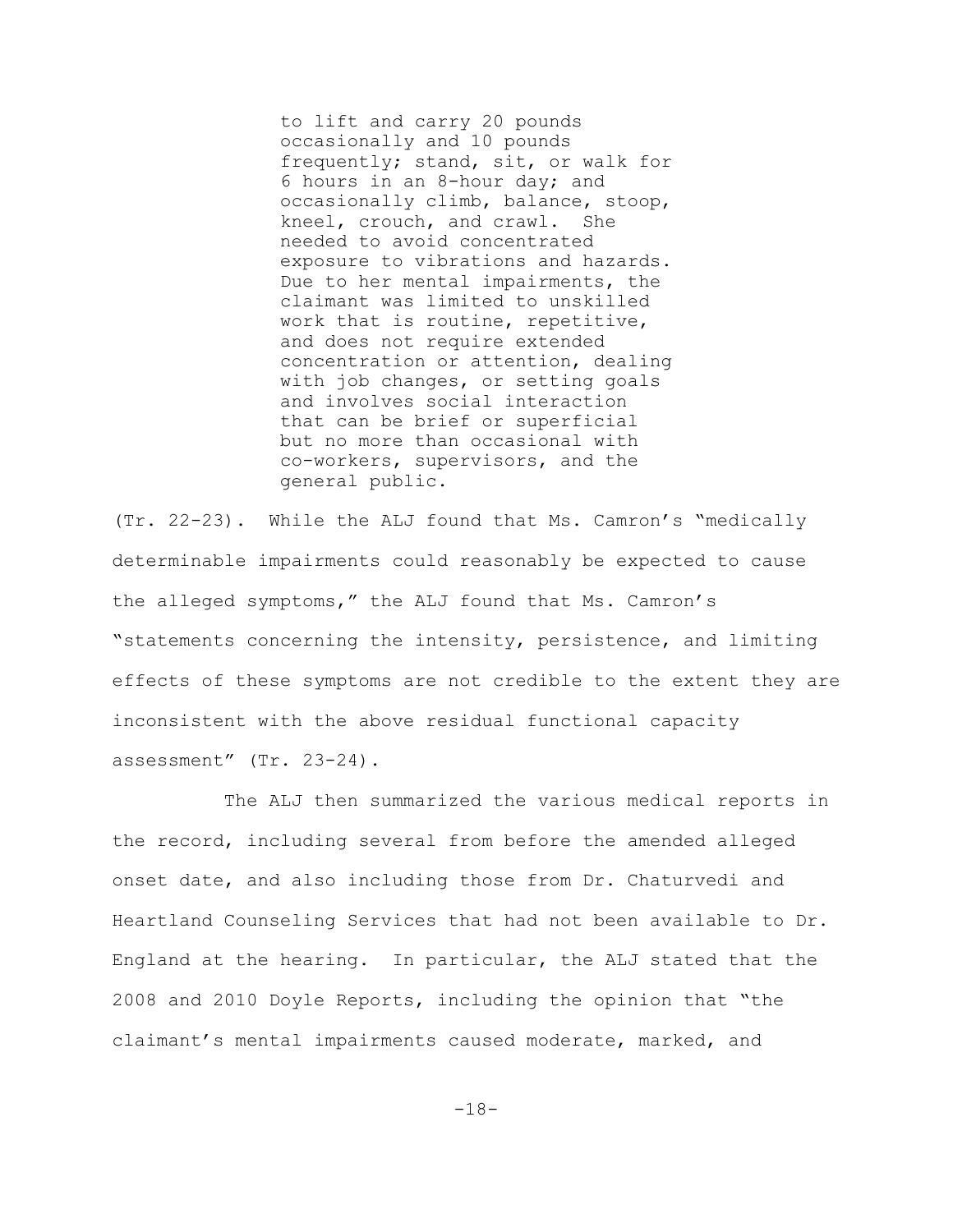extreme limitations in functioning" were "not consistent with the evidence or the overall record," and so Dr. Doyle's opinions "[are] not given great weight" (Tr. 25).

After summarizing the opinion of the testifying medical expert, Dr. England, the ALJ stated, "Dr. England did not agree with Dr. Doyle's opinion because historically with treatment and abstinence the claimant's functioning has been higher and extreme limitations are inconsistent with the GAF scores of record" (Tr. 26). In addition, "Dr. Hauser's assessment is given some weight but more weight is given to Dr. England's expert medical opinion because it is based on his review of the entire record and it is supported by his professional expertise and the record as a whole" (*Id.*).

Even though Dr. Schmechel's report dated from 2005, more than three years before the amended alleged onset date, the ALJ stated, "The State agency psychological consultant Linda Schmechel, Ph.D., determined that the claimant's mental impairments caused no more than moderate functional limitations" (Tr. 26). "Her assessment is consistent with the record both at the time of her review and through the date of this decision, It is given substantial weight" (*Id.*).

Finally, as to Ms. Camron's work performance, the ALJ gave the evaluation by Mr. Uehling substantial weight. While noting that "the claimant testified that she rarely saw Mr.

-19-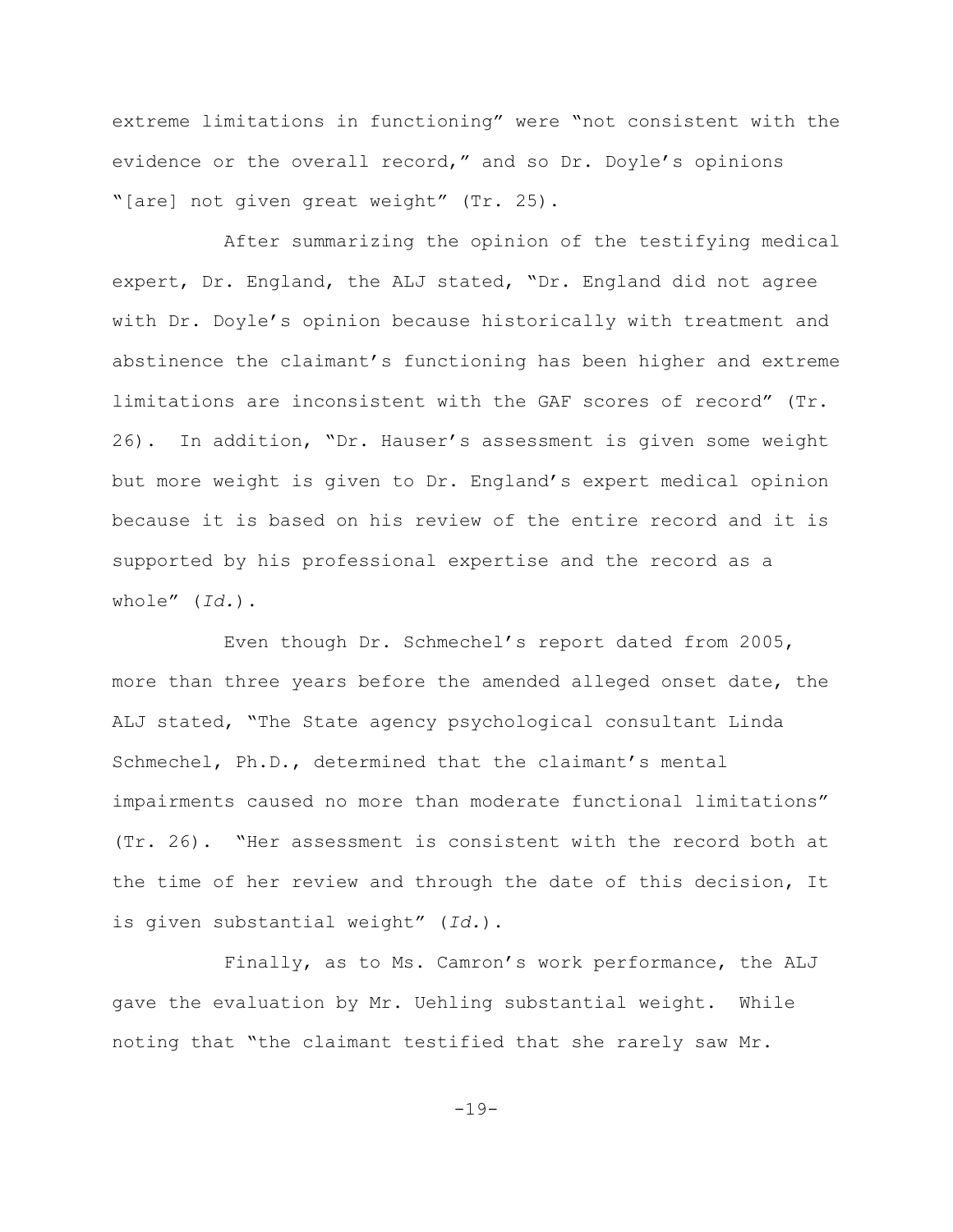Uehling," the ALJ stated that "there is no persuasive evidence from additional employment sources indicating her work performance was not adequate in the past" (Tr. 26). Despite this statement, at step four, the ALJ found that Ms. Camron was unable to perform any past relevant work (*Id.*).

At step five, the ALJ found that "considering the claimant's age, education, work experience, and residual functional capacity, there were jobs that existed in significant numbers in the national economy that the claimant could have performed" (Tr. 27). Consequently, the ALJ concluded the unfavorable decision by stating, "The claimant was not under a disability, as defined in the Social Security Act, at any time from October 1, 2008, the alleged onset date, through December 31, 2010, the date last insured" (Tr. 28).

On February 16, 2011, Ms. Camron requested review of the 2011 ALJ Decision by the Appeals Council (Tr. 13). On May 9, 2012, the Appeals Council declined Ms. Camron's request for review (Tr. 7); thus the 2011 ALJ Decision is now the final decision of the Commissioner. Ms. Camron timely filed a complaint with the United States District Court for the District of Nebraska on July 2, 2012, for review of the February 9, 2011, ALJ decision (Filing No. 1).

 $-20-$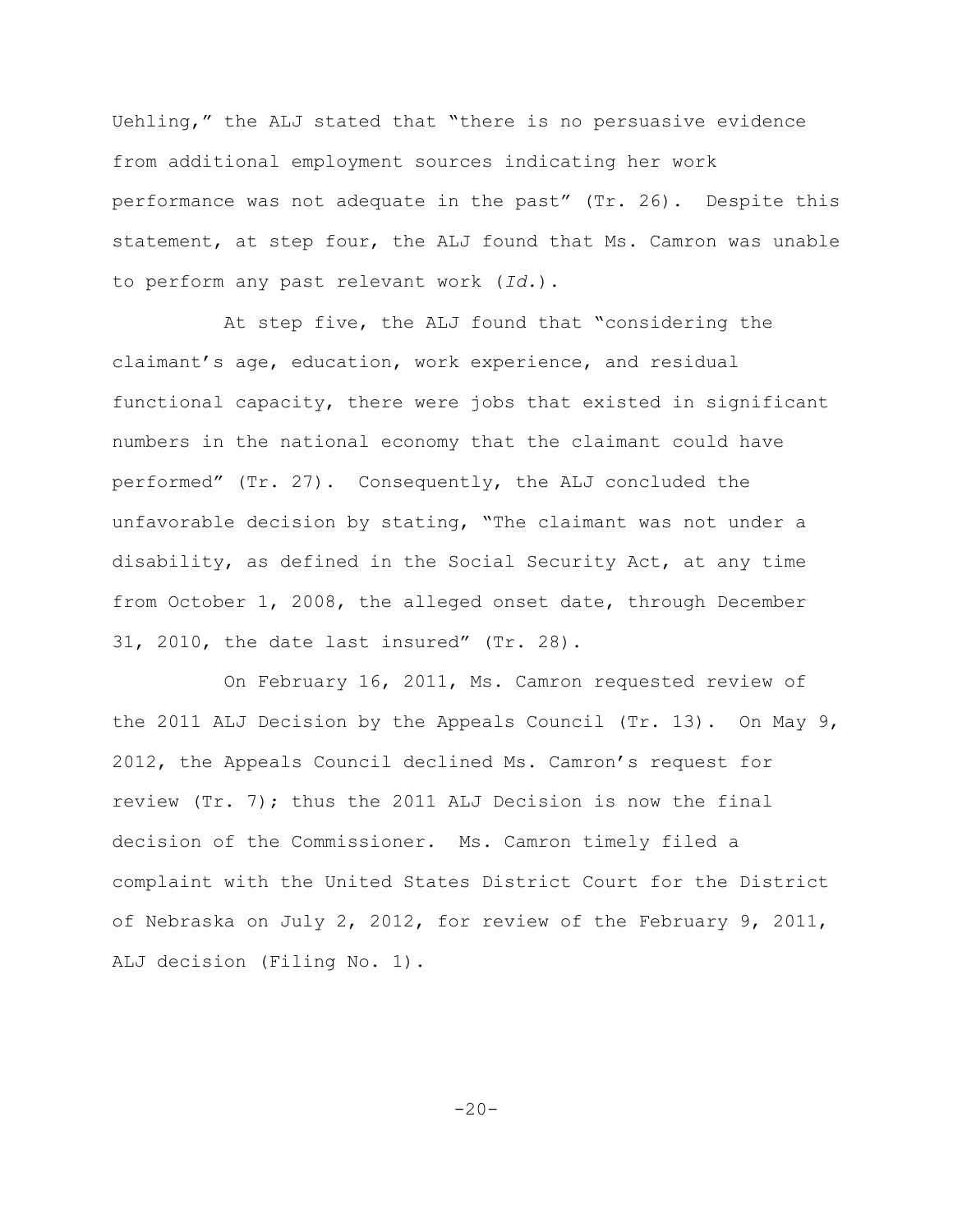### **II. Standard of Review.**

When reviewing an ALJ's decision, the Court "must determine 'whether the ALJ's decision complies with the relevant legal requirements and is supported by substantial evidence in the record as a whole.'" *Martise v. Astrue*, 641 F.3d 909, 920 (8th Cir. 2011) (quoting *Halverson v. Astrue*, 600 F.3d 922, 929 (8th Cir. 2010)). "Substantial evidence" is:

> relevant evidence that a reasonable mind might accept as adequate to support a conclusion. Substantial evidence on the record as a whole, however, requires a more scrutinizing analysis. In the review of an administrative decision, the substantiality of evidence must take into account whatever in the record fairly detracts from its weight. Thus, the court must also take into consideration the weight of the evidence in the record and apply a balancing test to evidence which is contradictory.

*Id.* at 920-21. "'If, after reviewing the record, the court finds it is possible to draw two inconsistent positions from the evidence and one of those positions represents the ALJ's findings, the court must affirm the ALJ's decision.'" *Partee v. Astrue*, 638 F.3d 860, 863 (8th Cir. 2011) (quoting *Goff v. Barnhart*, 421 F.3d 785, 789 (8th Cir. 2005)). The Court may not reverse the ALJ's decision "simply because [the Court] would have come to a different conclusion." *Teague v. Astrue*, 638 F.3d 611,

-21-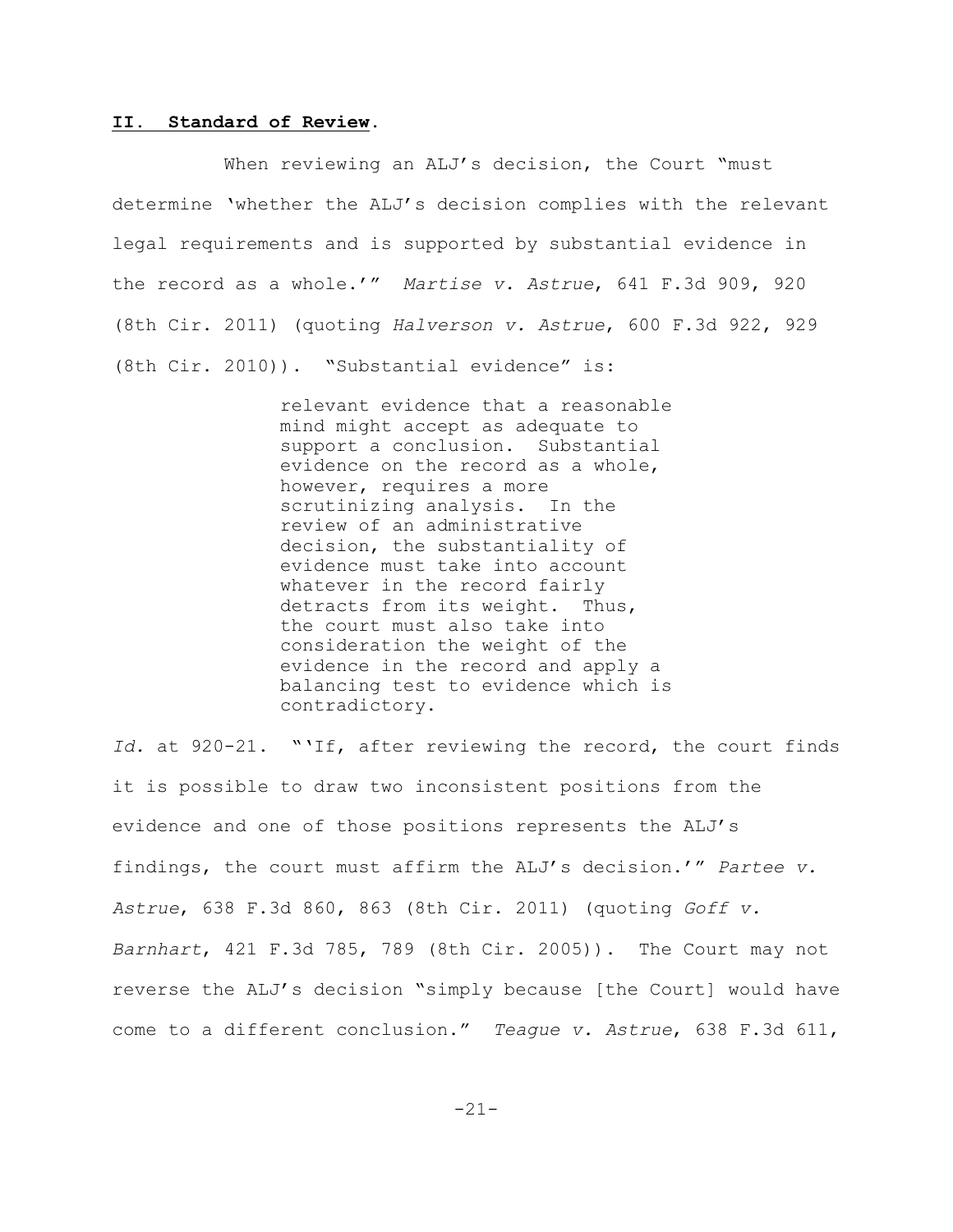614 (8th Cir. 2011) (citation omitted). "The claimant bears the burden of proving disability." *Id.* at 615.

Residual Functional Capacity ("RFC") is the most a claimant can do despite physical and mental limitations caused by her impairments, including any related symptoms. 20 C.F.R. § 404.1545(a). "RFC is the individual's maximum remaining ability to do sustained work activities in an ordinary work setting on a regular and continuing basis," which means "8 hours a day, for 5 days a week, or an equivalent work schedule." S.S.R. 96-8p, 1996 WL 374184, at \*2 (Soc. Sec. Admin. July 2, 1996) (emphasis removed). "The ALJ should determine a claimant's RFC based on all the relevant evidence, including the medical records, observations of treating physicians and others, and an individual's own description of [her] limitations." *Davidson v. Astrue*, 578 F.3d 838, 844 (8th Cir. 2009) (quoting *Lacroix v. Barnhart*, 465 F.3d 881, 887 (8th Cir. 2006)).

### **III. Discussion.**

On appeal, Ms. Camron asserts three primary arguments: (1) "the ALJ did not give adequate consideration to the numerous GAF scores of 45 and below even while Plaintiff was receiving treatment and medication" (Filing No. 19, at 11); (2) the ALJ's reliance on the opinion of "paper-review physician Dr. Schmechel (which predated Plaintiff's alleged onset date by over three years)" and on the opinion of "paper-review medical advisor (Dr.

-22-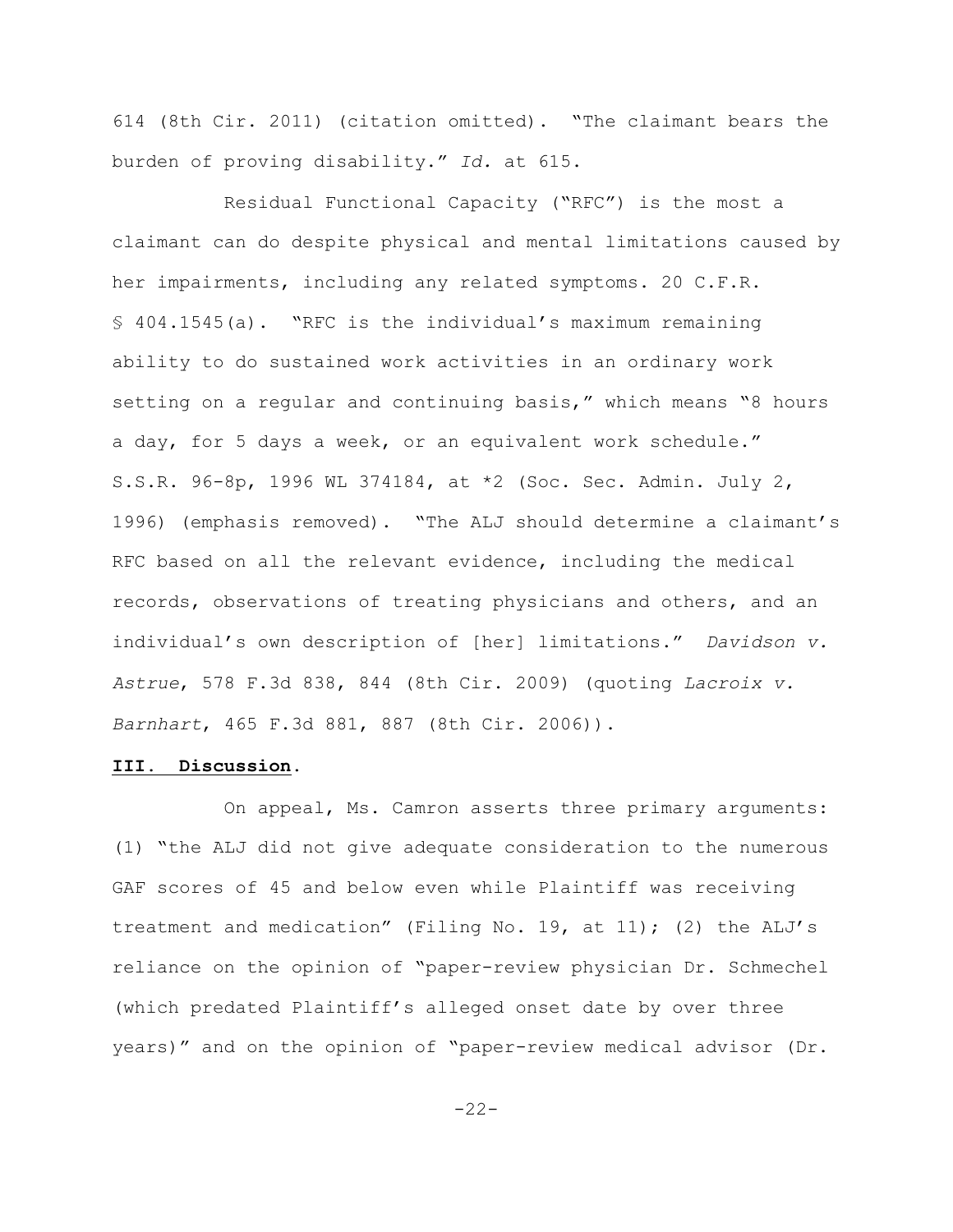England) who appeared at hearing" was "inappropriate" (Tr. 13- 14); and (3) the ALJ did not consider all the factors that would go into Ms. Camron's compliance or non-compliance with treatment recommendations (Filing No. 19, at 14). Because the Court finds substantial evidence does not support the weight given by the ALJ to the opinions of Drs. Schmechel and England in the development of Ms. Camron's RFC, the Court does not address Ms. Camron's remaining arguments.

The Court first notes that the Appeals Council directed, "Upon remand the [ALJ] will: . . . Obtain evidence from a medical expert specializing in mental health to clarify the nature and severity of the claimant's mental impairments" (Tr. 32). Consequently, Dr. Hauser evaluated Ms. Camron in August 2010, post-remand. Yet the ALJ then only afforded Dr. Hauser's opinion "some weight" in favor of Dr. England's opinion (Tr. 26). As a medical expert, Dr. England had performed a review of Ms. Camron's record only. Unlike Dr. Hauser, he "had never had any contact with" Ms. Camron and, since he was testifying from a remote location, did not observe her personally when she testified on the day of the hearing (Tr. 1054, 1028).

More importantly, Dr. England's opinion was based on a factually inaccurate conclusion: the very first sentence of his testimony reads, "Yes, the first difficulty I would have is that she from [October] of '08 to the present, of course I don't have

-23-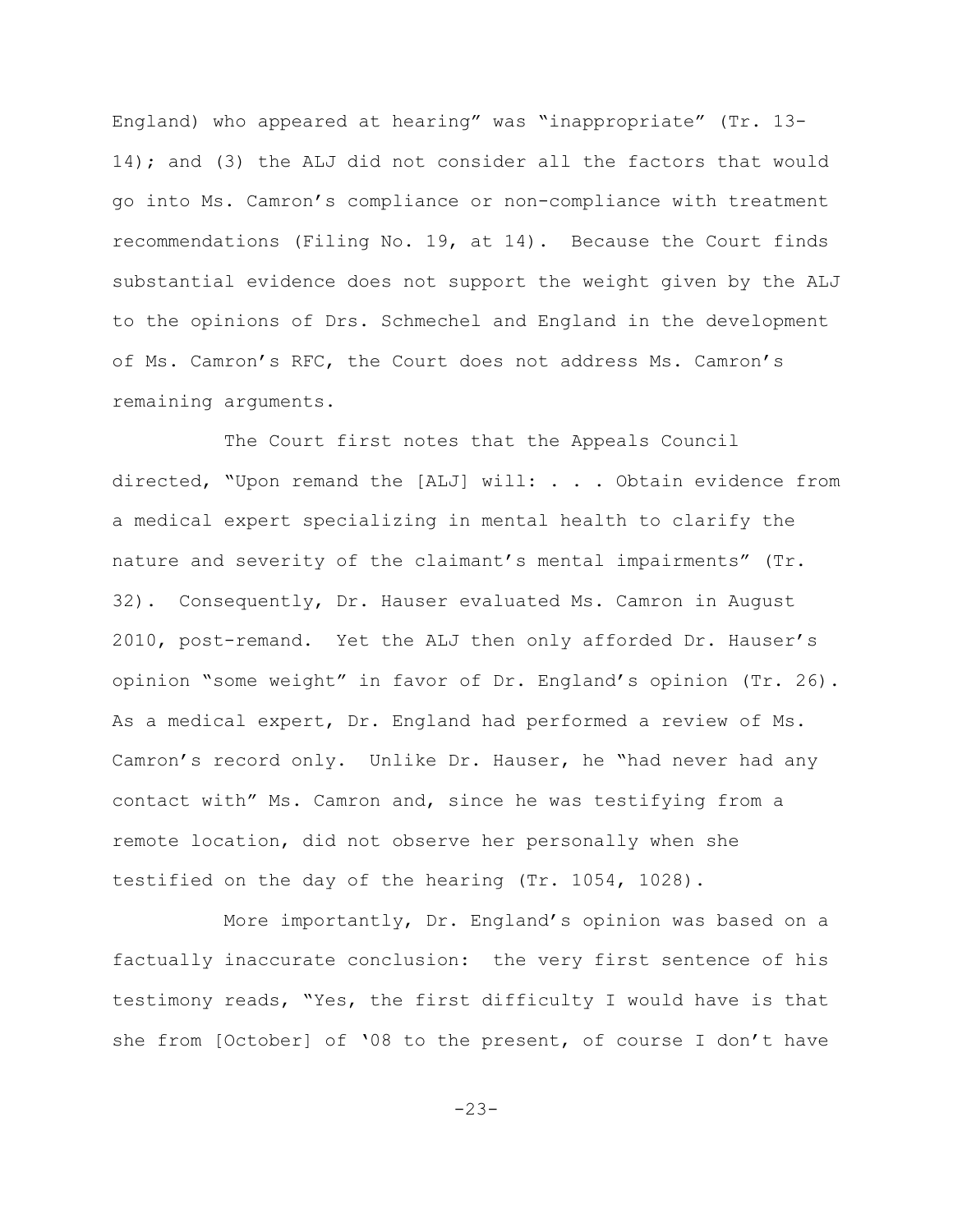any mental health treatment notes other than the two CE's [courtordered reports from Drs. Severson and Hauser] in the record, so other than those I don't have much information to go on formally" (Tr. 1052). Dr. England emphasized this fact later in his testimony (Tr. 1063). As noted above, this inaccuracy is due to the unfortunate fact that Dr. England could not review the records from Lutheran Family Services (Dr. Chaturvedi, Exhibit 37F) or Heartland Counseling Services (Exhibit 36F), because these records were not provided to the ALJ until December 21, 2010, after the hearing (Tr. 1009, 995). As a result, as far as Dr. England was aware, Ms. Camron sought no treatment after her September 2008 admission to Lasting Hope, where she had presented with thirteen stitches in her wrist (Tr. 958).

Yet unbeknownst to Dr. England, Ms. Camron saw Dr. Chaturvedi on an ongoing basis for many months after October 2008. Even while in treatment and on medications prescribed by Dr. Chaturvedi, Ms. Camron continued to experience psychiatric symptoms, including auditory hallucinations, and to be assessed GAF scores in the 40's.

Dr. England also concluded, "With respect to the 12.04 condition, the record reports really has [sic] not indicated a bipolar mood disorder with any degree of regularity" (Tr. 1053). This statement is similarly questionable when considered in the context of the record as a whole, that is, with treating

 $-24-$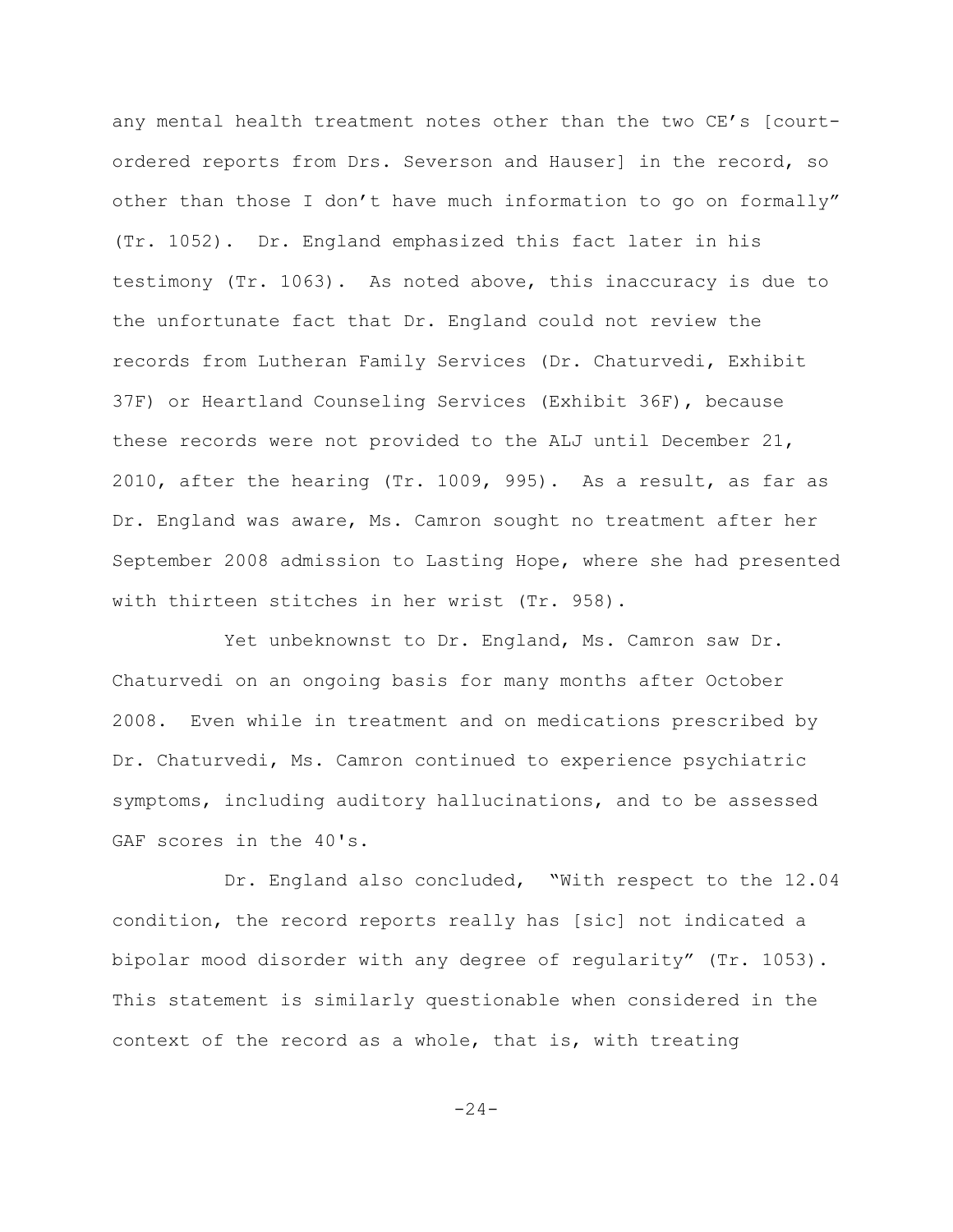psychiatrist Dr. Chaturvedi's repeated diagnosis of "Bipolar I Disorder with psychotic features" (Tr. 1022, 1024, 1019, 1018, 1017, 1016, and 1015). Finally, Dr. England indicated that there had been "some" low GAF scores but "I don't know if I would say multiple" (Tr. 1059). Yet Dr. Chaturvedi assessed Ms. Camron with GAF scores in the 40's on multiple occasions, as noted above.

In the discussion regarding the formulation of Ms. Camron's RFC, the ALJ stated, "Dr. England did not agree with Dr. Doyle's opinion because historically with treatment and abstinence the claimant's functioning has been higher and extreme limitations are inconsistent with the GAF scores of record" (Tr. 26). The Court cannot say whether or not this statement would hold true had Dr. England had access to Dr. Chaturvedi's records (and to the records from Heartland Counseling Services). In addition, the ALJ stated, "Dr. Hauser's assessment is given some weight but more weight is given to Dr. England's expert medical opinion because it is based on his review of the entire record and it is supported by his professional expertise and the record as a whole" (*Id.*). This statement is problematic, since Dr. England's opinion is not, in fact, based on a "review of the entire record." Again, the Court cannot say whether Dr. England's testimony that Ms. Camron could "definitely" handle unskilled work with limited social interaction when in treatment

-25-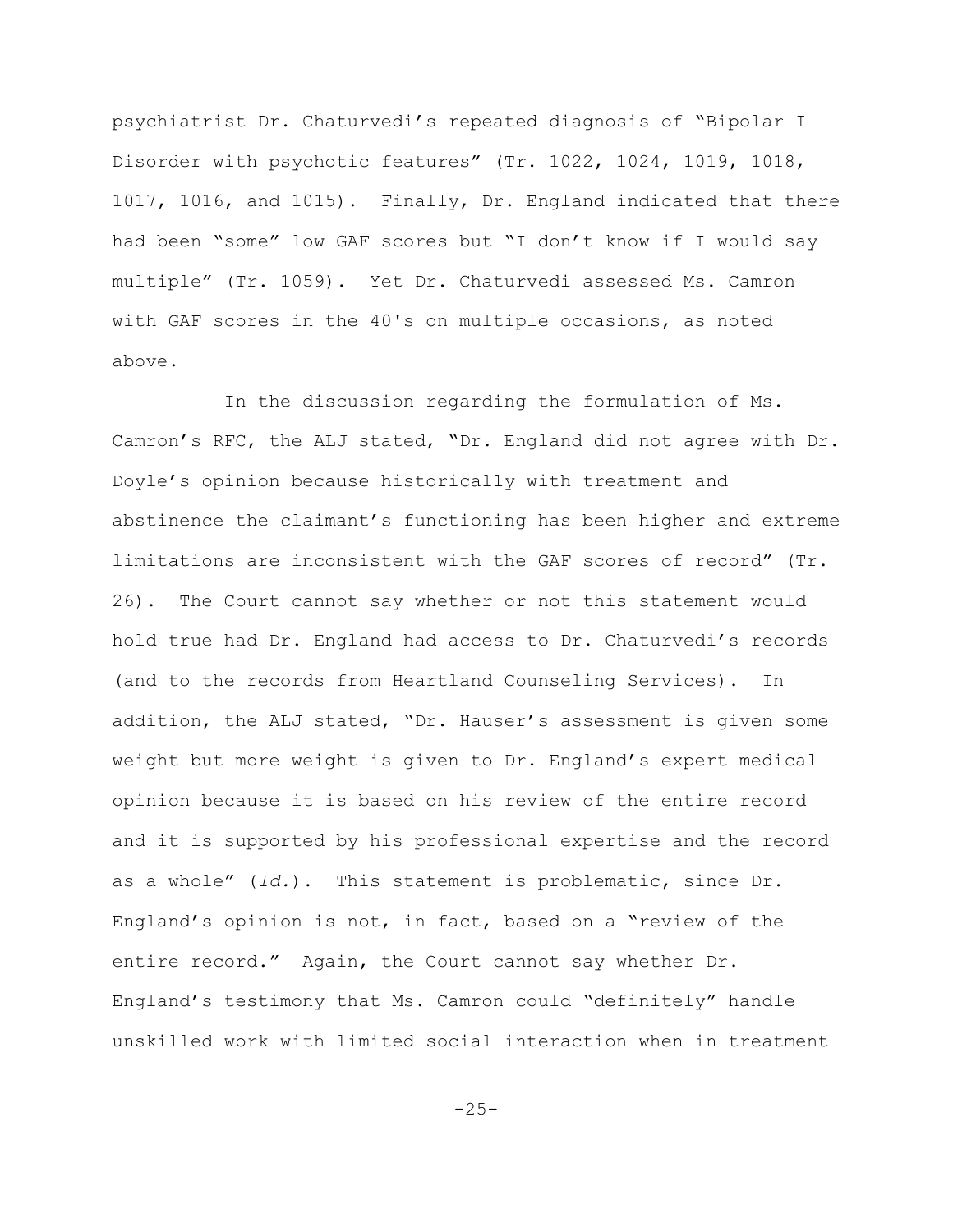would change had he had the opportunity to review the entire record, including the records reflecting the times when Ms. Camron was actually in treatment with Dr. Chaturvedi and Heartland Counseling Services. Thus, the Court finds that remand is warranted.

The ALJ also gave great weight to Dr. Schmechel's 2005 report, which was formulated more than three years before the amended alleged onset date. Like Dr. England's opinion, Dr. Schmechel's report obviously did not address any of the medical reports from October 1, 2008, onward, including that of Dr. Chaturvedi. The Court finds that the ALJ did not adequately explain why the dated opinion of Dr. Schmechel should be given greater weight than that of Dr. Doyle, who examined Ms. Camron twice, and Dr. Hauser, who examined Ms. Camron at the behest of the Appeals Council.

Based on the foregoing, the Court finds that the ALJ's development of Ms. Camron's RFC is not supported by substantial evidence based on the record as a whole. Further analysis of Ms. Camron's claim is necessary to determine whether she is capable of full-time work. Accordingly, the Court will remand the matter for further findings.

## **IV. Conclusion.**

The Commissioner's decision is vacated, and this matter is remanded for further findings consistent with this opinion. A

 $-26-$